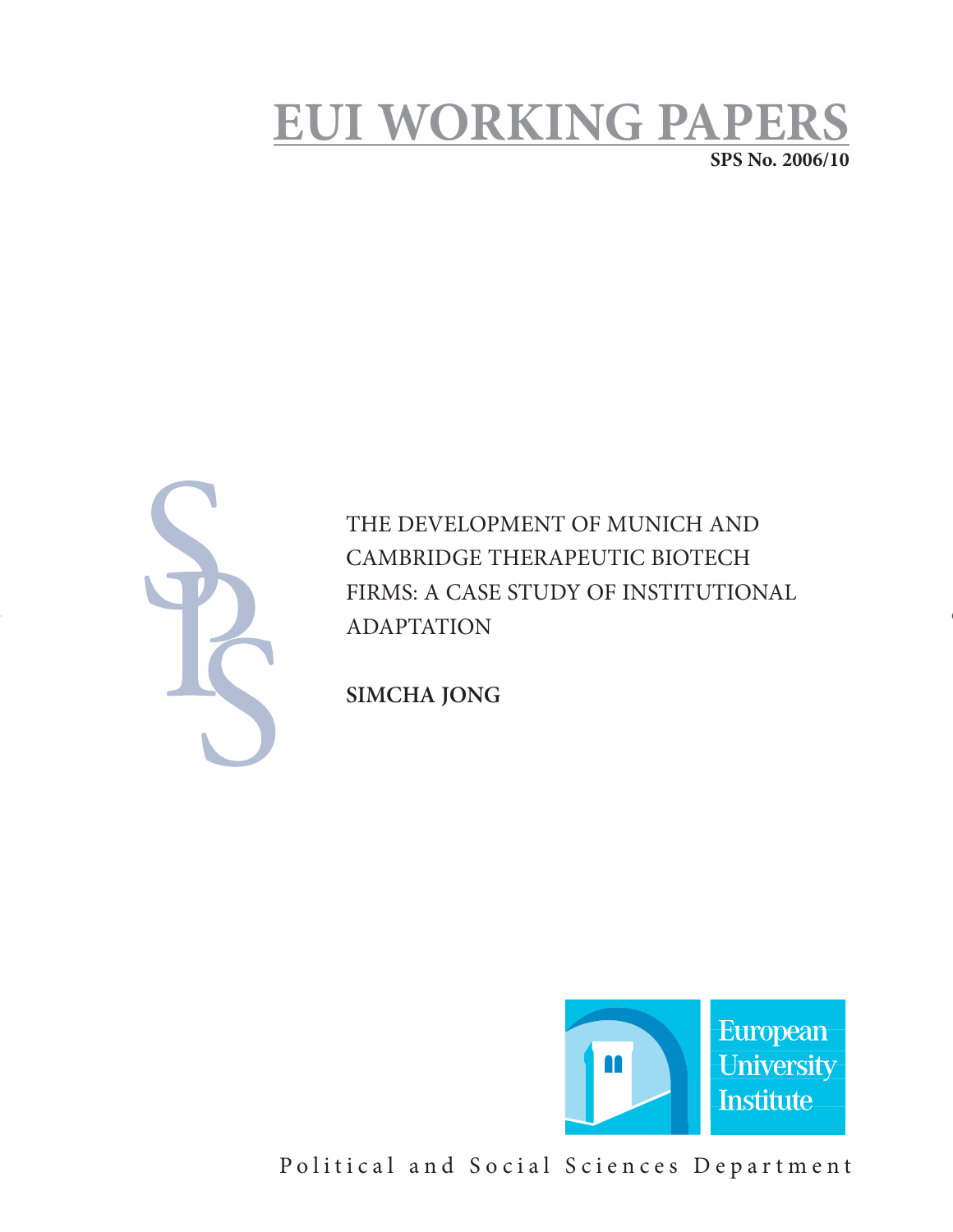# **EUROPEAN UNIVERSITY INSTITUTE DEPARTMENT OF POLITICAL AND SOCIAL SCIENCES**

# **THE DEVELOPMENT OF MUNICH AND CAMBRIDGE THERAPEUTIC BIOTECH FIRMS: A CASE STUDY OF INSTITUTIONAL ADAPTATION**

**SIMCHA JONG**

EUI Working Paper **SPS** No. 2006/10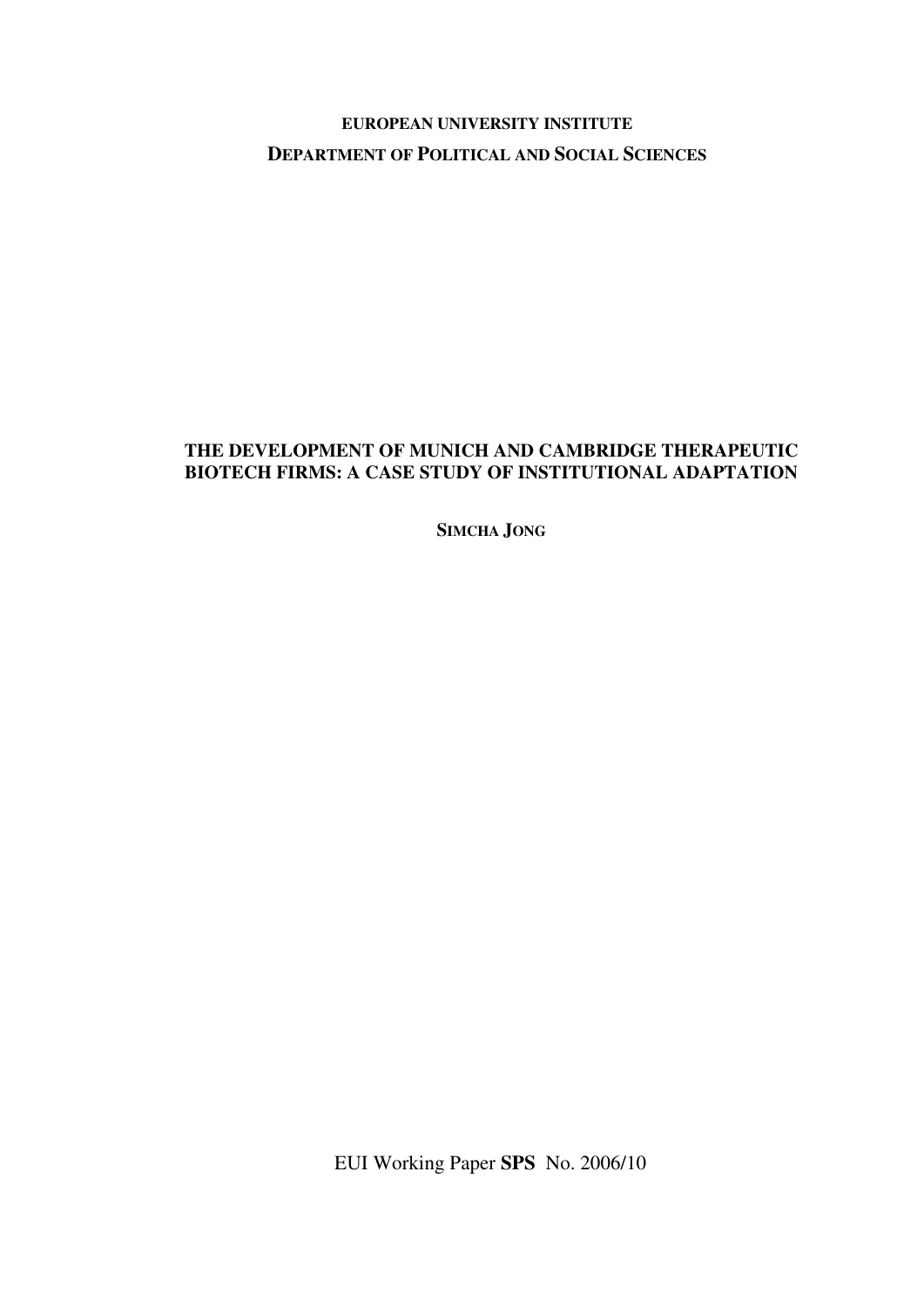This text may be downloaded for personal research purposes only. Any additional reproduction for such purposes, whether in hard copy or electronically, requires the consent of the author(s), editor(s). If cited or quoted, reference should be made to the full name of the author(s), editor(s), the title, the working paper or other series, the year, and the publisher.

The author(s)/editor(s) should inform the Political and Social Sciences Department of the EUI if the paper is to be published elsewhere, and should also assume responsibility for any consequent obligation(s).

ISSN 1725-6755

© 2006 Simcha Jong Printed in Italy European University Institute Badia Fiesolana I – 50016 San Domenico di Fiesole (FI) Italy

> http://www.eui.eu / http://cadmus.eui.eu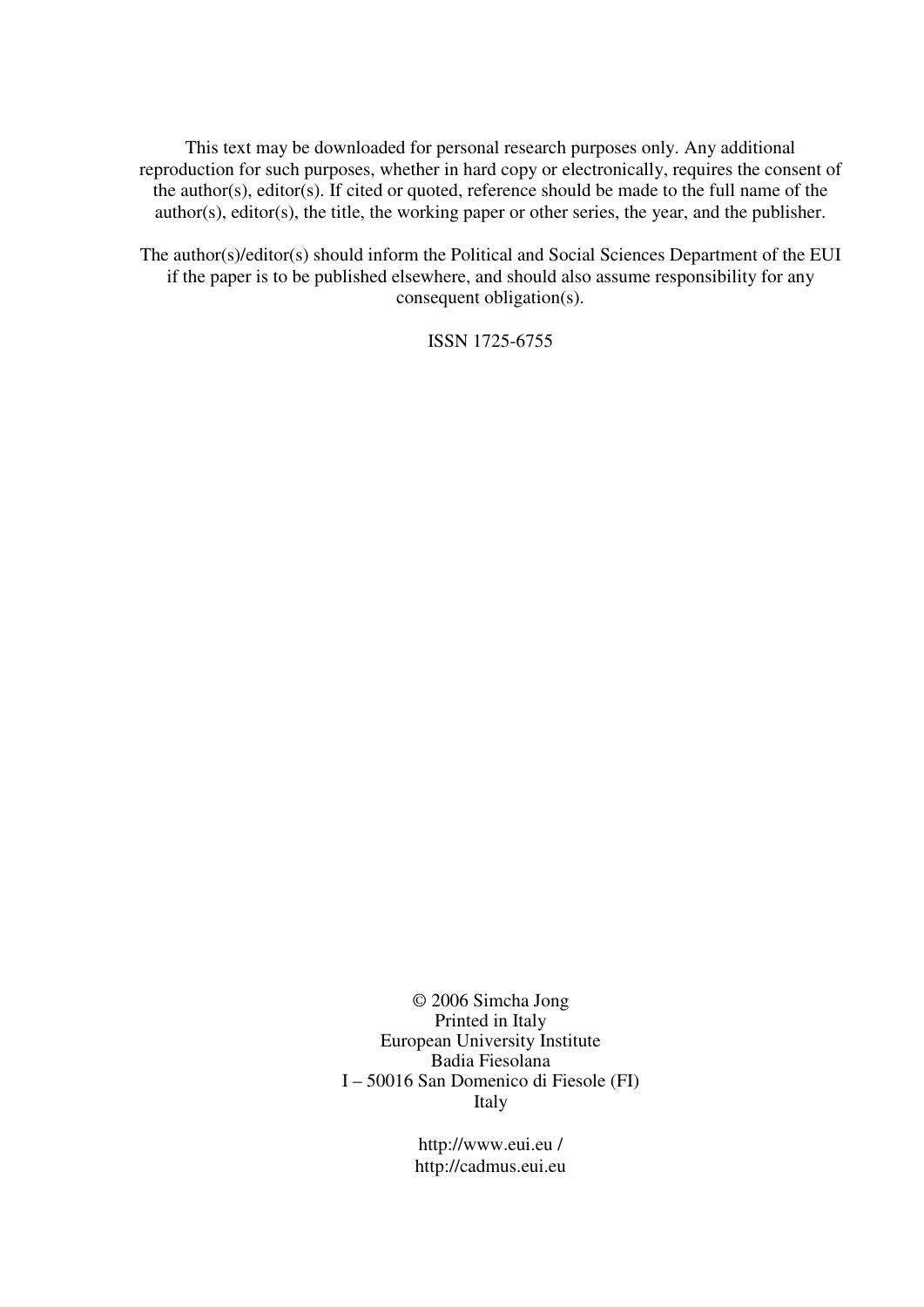## **Abstract**

Defying institutional stereotypes which state that the German capitalist model does not support the formation of entrepreneurial high tech industries in technologically disruptive markets, Munich entrepreneurs have succeeded in building up a significant biotech industry since the late 1990s. Using recruitment, citation and financial data this paper contrasts the development of therapeutic biotech firms founded after 1993 in Munich and Cambridge and analyzes how despite their comparative institutional disadvantages, Munich's biotech firms have been able to develop the capabilities required to deal with a biotech firm's key organizational challenges. This paper's findings shed valuable insights on the mechanisms through which entrepreneurs in new industries are able defy national institutional settings that could constrain the development of key organizational capabilities and find alternative institutional paths to sustain the development of their firms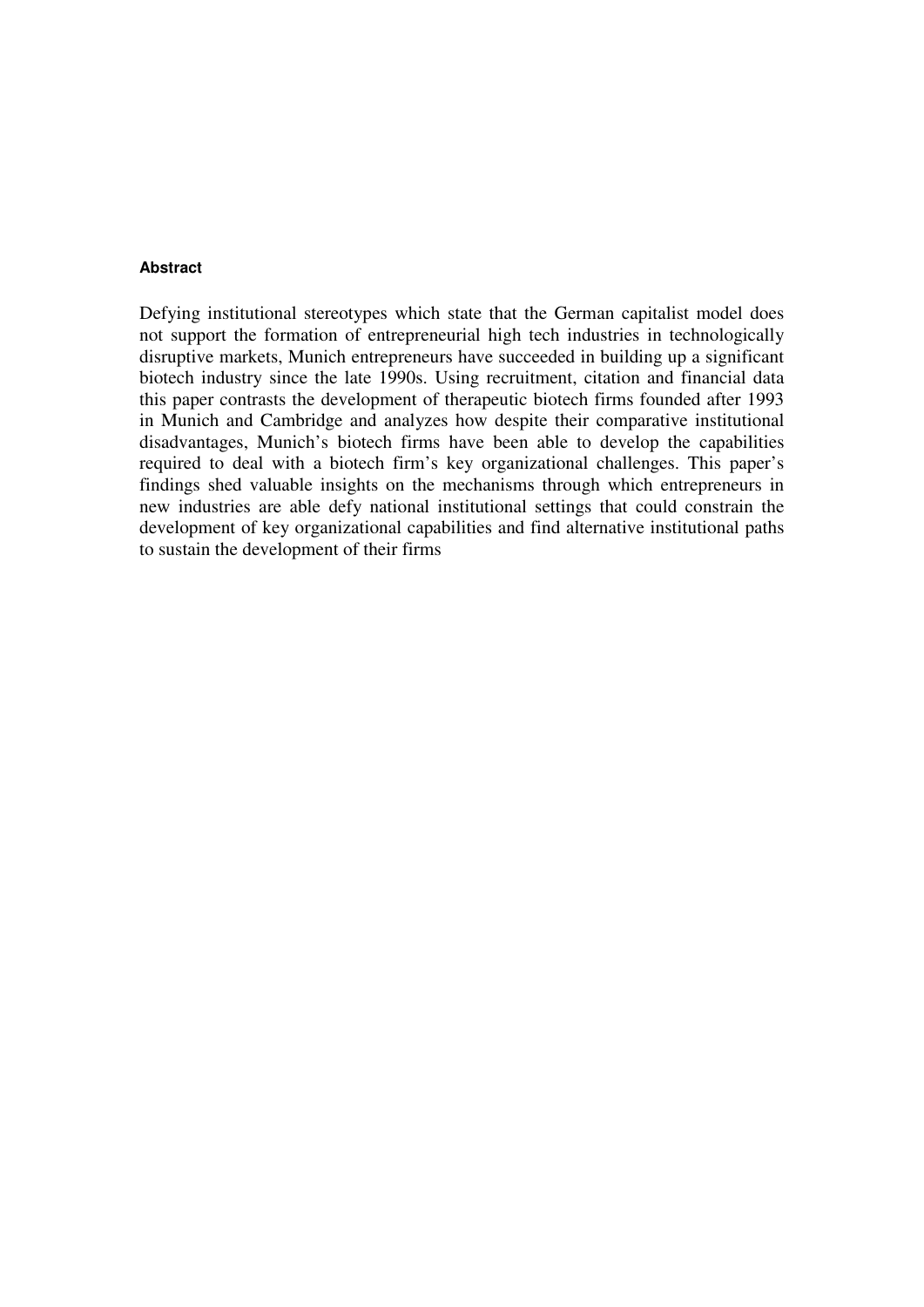Research on which this paper is based has been made possible due to financial support from the Volkswagen Foundation project 'Institutional Patterns, Complexities, and Incongruences' headed by Helmut Voelzkow and Colin Crouch. I thank Steven Casper, Colin Crouch and Rikard Stankiewicz for many useful discussions, which have greatly benefited this paper. Moreover, feedback received on earlier drafts in workshops in Florence and Osnabruck proved valuable while writing the final draft. Remaining errors are of course my own.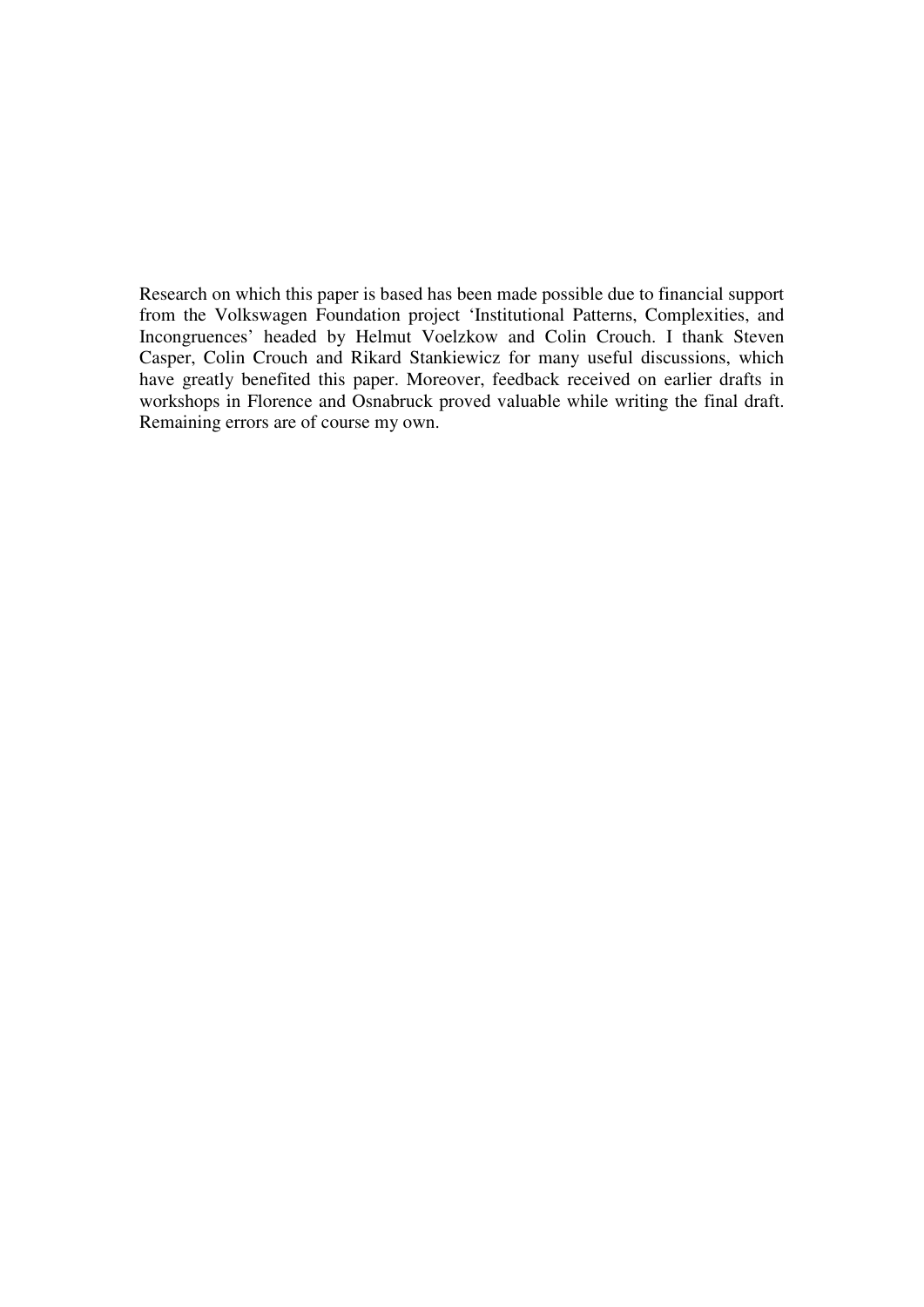# **1. Introduction**

 Recent comparative studies on the German economy suggest that many of Germany's national political and social institutions such as rigid labor markets, a system of firm financing dominated by regional banks and a shareholder unfriendly corporate governance system seriously impede the formation and development of entrepreneurial firms in technologically volatile and risky markets, which require firms to adopt 'radically innovative' product strategies (Crouch and Streeck, 1997, Hall and Soskice, 2001, Hollingsworth and Boyer, 1999, Kitschelt and Streeck, 2004). Rather than a small entrepreneurial firm in a technologically disruptive market, the typical German firm is generally considered to be a firm in a more stable, established industry in which this firm is able to benefit from the support of Germany's stable institutional environment for firms following more incrementally innovative, long term strategies.

 Since the late 1990s however, German entrepreneurs in the biotechnology sector seem to have managed to defy institutional stereotypes by building up a rapidly growing biotech industry. In fact, according to Ernst and Young (2003) the German biotech industry is currently Europe's largest, measured in the number of firms. The aim of this paper is to understand better how despite their supposed comparative institutional disadvantages, German biotech entrepreneurs have been able to build up their firms' key capabilities and tackle organizational challenges.

 A commonly cited problem with much of the neo-institutional literature, which attempts to enhance our understanding of how institutions affect the behavior of economic actors, is the static and deterministic nature of the frameworks which are developed in this literature and the difficulties these frameworks have in accounting for institutional change inside socio-economic systems. The development of a vibrant biotech industry in Germany over the last decade constitutes an interesting case study in the context of which to examine some of the institutional mechanisms, which lead to change in national capitalist systems in general and the German capitalist system in particular.

In order to understand better the development of the therapeutic biotech firms in the Munich region, Germany's largest and most successful biotech cluster, this paper contrasts the development of Munich based therapeutic biotech firms with the development of therapeutic biotech firms in the Cambridge region, in the United Kingdom. The United Kingdom is considered to be the prototype of the European liberal market economy and is regarded to offer all the institutional settings which are required to support the development of entrepreneurial radically innovative high tech firms, which the German economy lacks (Hall and Soskice, 2001, Casper and Glimsted, 2001).

Moreover, this study focuses on therapeutic biotech firms in the Cambridge and Munich regions that focus on the discovery and development of new pharmaceutical drugs, which is a very risky, long and costly process. These therapeutic biotech firms have been identified in the comparative institutional literature, as being especially reliant on the type of institutions such as venture capital and "hire and fire" labor markets that are present in the liberal market economies of the United Kingdom and the United States but are absent in Germany (Casper, 2000, Casper, Lehrer and Soskice, 1999). Therefore, focusing on therapeutic biotech firms is particularly appropriate in the context of this study, which attempts to examine the extent to which entrepreneurs are able to defy institutional settings that constrain the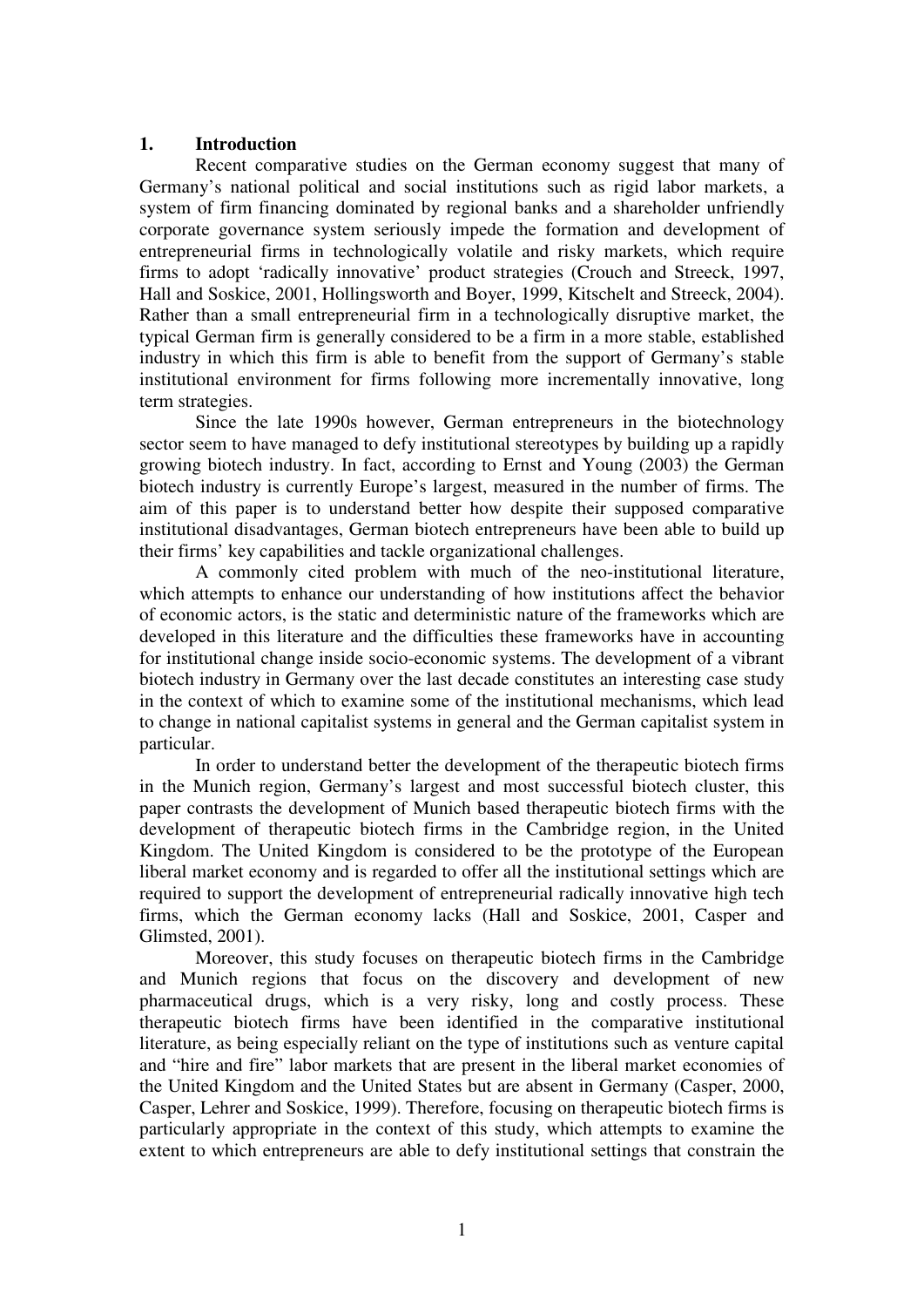pursuit of certain innovative strategies and find alternative institutional paths to sustain the development of their firms.

This paper finds that German biotech entrepreneurs have been remarkably creative in finding alternative institutional paths, bypassing potential institutional obstacles that could have prevented them achieving their goals. Although this study confirms that 'rigid' German labor markets and the system of firm financing which heavily relies on local banks have indeed posed formidable challenges for Munich's biotech entrepreneurs in dealing with key organizational challenges in building up their firms, these obstacles did not prevent German biotech entrepreneurs from developing their firms' capabilities to effectively deal with these challenges.

In the absence of open, flexible German industry labor markets, biotech entrepreneurs have relied on the German academic community to recruit scientists and on international labor markets to recruit their most senior managers; In the absence of a German domestic venture capital industry and German equity markets, which are accessible to young high tech firms, German entrepreneurs have relied for financing on international venture capital firms that have proven to be all too eager to profit from investment opportunities in Munich based biotech firms, which were not taken up by private German financial institutions. Interestingly, the isolation of Munich based biotech firms from labor markets for professionals entrenched in established industry practices and their close ties to academic communities, moreover seem to have pushed Munich biotech entrepreneurs towards the pursuit of product strategies that are more rather than less technologically disruptive and 'radically innovative' than the product strategies of their Cambridge based counterparts.

This paper continues as follows. First, this paper discusses how this comparative case study on the development of recent therapeutic biotech firms in and around Munich and Cambridge, will increase our understanding of the mechanisms through which entrepreneurs in a new industry are able to overcome pre-existing institutional barriers to their firms' development. Second, the main organizational challenges are outlined with which biotech entrepreneurs in Cambridge and Munich have been confronted in building up a biotech firm. Third, this paper analyzes how Munich's and Cambridge's therapeutic biotech firms have relied on their institutional environments differently to develop their firms' capabilities to deal with these organizational challenges. Fourth, it is discussed how the different institutional paths which Cambridge's and Munich's biotech entrepreneurs have followed to deal with key organizational challenges have affected the development of these firms. Finally, the main findings of this paper are summarized and some implications of this study for broader debates in the comparative institutional literature are suggested.

# **2. Framing of research**

A significant literature has emerged since the late 1980s which has attempted to develop 'institutional' explanations for economic performance differences across capitalist societies. Early groundbreaking studies in this neo-institutional literature have tended to focus on linking national institutions to macro-economic performance differences across economies and more specifically have analyzed how important cross-national differences in the organization of industrial relations, firm financing, corporate governance and industrial policy lead to different patterns of industrial organization across capitalist societies (Albert, 1993, Crouch and Streeck, 1997, Goldthorpe, 1985, Hollingsworth and Boyer, 1999, Nelson, 1993, North, 1990, Whitley, 1999). Building further on these studies, more recently scholars have worked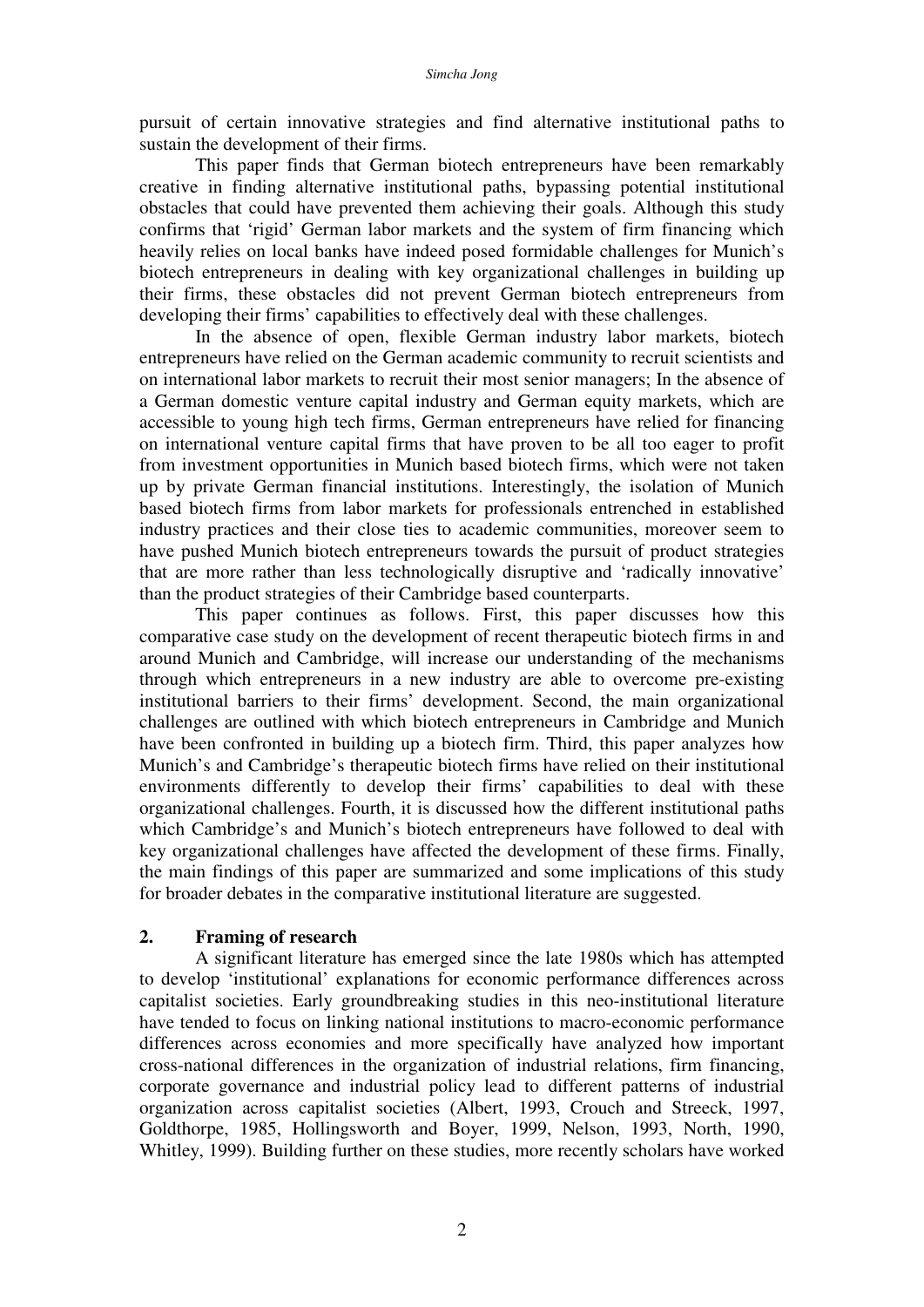on detailing the micro-economic foundations linking institutions to the behavior of economic actors (Aoki, 2001, Hall and Soskice, 2001).

A problem, which has generally been associated with the institutional frameworks developed in the neo-institutional literature, is the deterministic nature of these frameworks in describing the effect on the behavior of firms and the inability of these frameworks to account for processes of change. Rather than taking for granted the limitations, which institutions pose on them, entrepreneurs, by their nature constantly try to deal with the organizational challenges they are confronted with in innovative, creative ways, altering and redefining their institutional environment in order to pursue new opportunities.

For example, a wide range of recent studies on the German economy have reached a consensus that German institutions, while providing significant support for established firms in technologically stable markets that follow more incrementally innovative product strategies, at the same time significantly inhibit the development of small, entrepreneurial high tech firms in new technologically volatile markets. The inability of the German economy (as opposed to the more liberally organized market economies of the United States and the United Kingdom) to foster the development of Silicon Valley type high tech firms has widely been attributed to a number of well defined institutional factors (for example Casper, Lehrer and Soskice, 1999, Hall and Soskice, 2001, Streeck, 1997, Katzenstein, 1997, Kitschelt and Streeck, 2004).

First of all, German rigid labor markets, while providing incentives for firms in technologically stable markets to make long term investments in firm specific skills of employees, significantly impede the development of German firms in technologically volatile markets which rely on their ability to rapidly hire and fire employees for their organizational and strategic flexibility.

Second, even though allowing established firms to take a more long term look at their product development strategies, Germany's financial system, with its strong local banks and underdeveloped equity markets, significantly impedes the formation of high tech firms that rely on equity investments to finance their growth.

Within recent debates in the political economy literature on the state of the German capitalist 'model', disagreement exists on the extent to which efforts to make the German 'model' more liberally oriented, would improve the current dismal state of the German economy (see for opposing views Kitschelt and Streeck, 2004 and Hall and Soskice, 2001). However, a consensus does exist within these debates regarding the immobile and self-reinforcing nature of the current German capitalist model.

In contrast, this consensus has not been shared by policy makers eager to position Germany at the frontier of the so-called knowledge based economy and hightech entrepreneurs determined to build up profitable enterprises in new rapidly growing markets. Concerned by the comparatively weak performance and relative absence of German firms in new high tech industries in which innovation is driven by small entrepreneurial 'radically innovative' firms, German policy makers since the early 1990s have tried to design policies aimed at challenging entrepreneurs to defy the outlined institutional barriers and find creative ways to build up successful new high tech firms. In particular, the biotech industry was identified by the federal government as a high tech industry of great strategic importance for the future competitiveness of the German economy and significant policy resources have been dedicated to creating an internationally leading German biotech industry.

A first set of initiatives focused on streamlining the process of transferring potentially valuable scientific 'founding ideas' from scientific institutions to entrepreneurial spin-off firms. One important step has been to reform Germany's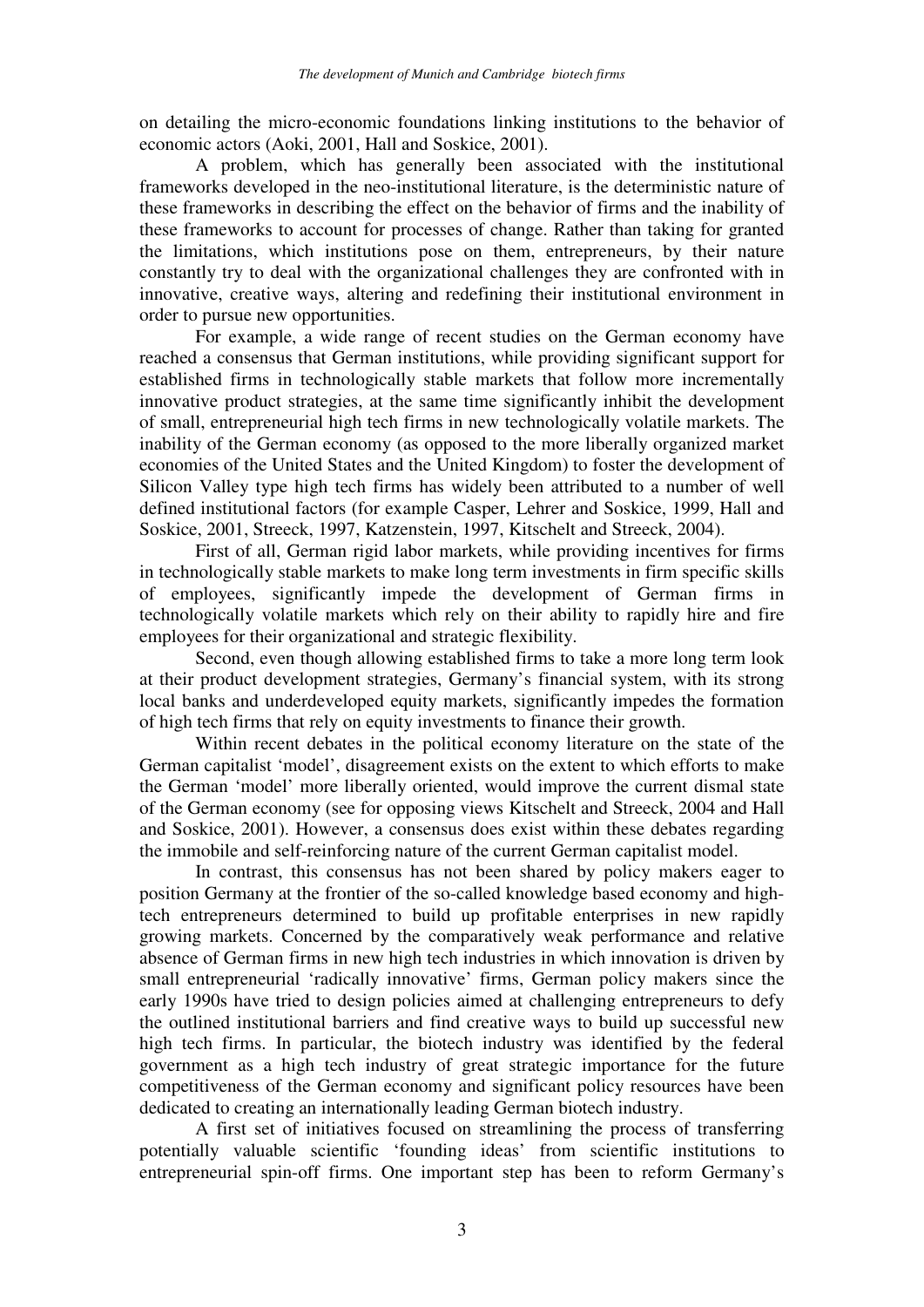intellectual property legislation governing university research and model this legislation on American legislation, primarily the Bayh-Dole Act of 1981, which attributes intellectual property over publicly funded research to the universities, in which this research is conducted, and thereby gives these institutions an incentive to invest in the commercialization of their research. Another important step to support the transfer of research from scientific institutions to entrepreneurial biotechnology start-ups in Germany has been the BioRegio program through which coalitions of local governments, business associations and university administrators were provided generous funding to develop support services and start-up subsidy programs for German scientist entrepreneurs.

A second set of initiatives focused on increasing the financing opportunities open to biotechnology entrepreneurs in Germany. In particular, German policy makers have attempted to help German biotech entrepreneurs overcome the lack of financing available for starting up a firm in Germany through a broad range of subsidy schemes. Various publicly funded agencies such as the Kreditanstalt für Wiederaufbau (KfW), the Technologiebeteiligungsgesellschaft (tbg), the regional BioRegio offices and various state owned investment agencies have since the mid-1990s made available significant funding to help German biotech entrepreneurs financially through the first growth phases of their firms. Moreover, in order to stimulate the development of financial products and services such as venture capital, geared towards the financing needs of small risky high tech startups during the early stages of their development, the Neuer Markt was created in 1997. Modeled after the American Nasdaq exchange the Neuer Markt was meant to provide an incentive for investors to provide financing for small high tech firms by creating an early exit option for these investors. With the creation of the Neuer Markt as a specialized separate equity market for risky high tech firms, German investors would be able to sell their investments to the public, something which was not previously possible since young high tech firms generally could not meet the stringent listing requirements of the main German Frankfurter Stock Exchange on which Germany's large established firms are traded. However, due to the disappointing performance of the companies listed on the Neuer Markt, the exchange was closed in 2003.

Although indeed taking away important sector-specific barriers to the formation of a German biotech industry (Adelberger, 1999, Lehrer, 2000), German biotech policies have not changed the defining features of the overall German socioeconomic system such as its rigid labor markets and its bank based financing system, which have been considered to impede the formation and development of entrepreneurial German high tech firms. Nevertheless, German biotech policies have resulted in a rapid increase in firm formations in the biotech industry. From being a practically nonexistent industry during the early 1990s, the number of biotech firms in Germany grew to 380 in 2002 (Ernst and Young, 2003).

 The formation and rapid growth of a number of clusters of entrepreneurial biotech firms of which the Munich cluster has become the most successful seems to pose a serious challenge to the consensus in the political economy literature that Germany's capitalist model does not support the formation and development of competitive firms in new technologically disruptive high tech industries.

One hypothesis, which has been proposed to account for the formation of a biotech industry in Germany that would be compatible with the orthodoxy on the German economy, is that German biotech entrepreneurs have adopted sub-sector specializations in the biotech industry that avoid particularly science intensive areas where technological risks are high such as the market for therapeutic products. Instead,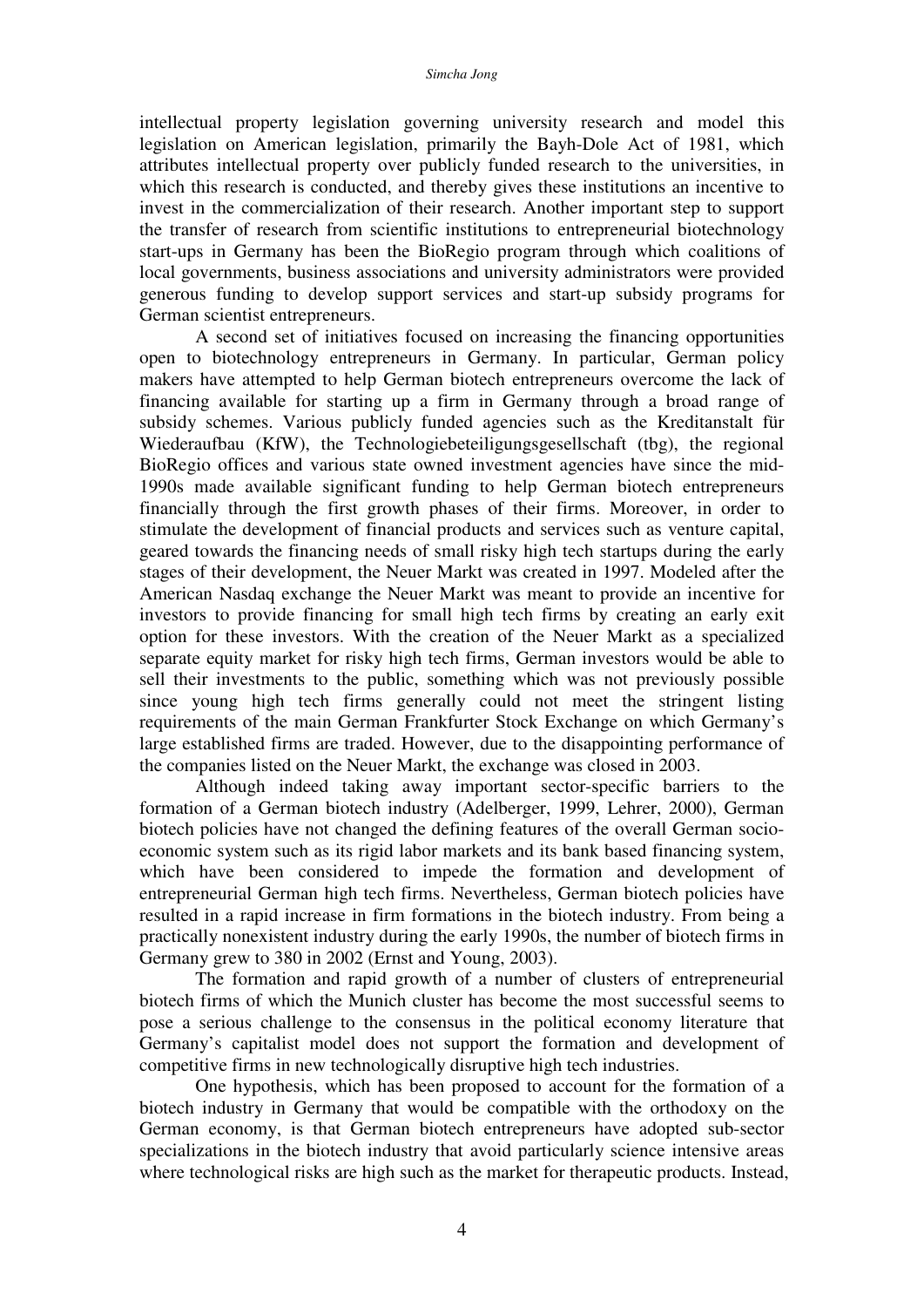German biotech firms are expected to specialize into more technologically stable subsectors such as those for platform biotechnologies and 'service and support' activities (Casper, 2000). However, empirical data on the activities of German biotech firms clearly dismisses this hypothesis.

An examination of the product strategies of Munich based biotech firms founded after 1993 indicates that therapeutic biotech firms which have been identified in the neo-institutional literature as firms in the most technologically disruptive sub sector of the biotech industry, focused on the development of new therapeutic drugs are very well represented; the Munich region houses fifteen therapeutic biotech firms which is only slightly less than the nineteen therapeutic biotech firms founded after 1993 which are located in Cambridge, Europe's largest biotech cluster, in which biotech firms are able to rely on the 'liberal market' institutions of the British economy.

Moreover, although performance data is difficult to obtain on young firms in an industry in which product development trajectories span up to ten years, there seems to be no clear indication that the Munich based therapeutic biotech firms, which have been founded after 1993 are less sustainable than their Cambridge based counterparts as the existing neo-institutional literature on the German economy would suggest. Among the 10 Cambridge firms and 11 Munich firms which made available to the public financial performance data for the year 2003, revenues of Cambridge and Munich firms were almost the same, namely 4.4 million euro for the average Cambridge firm and 4.5 million euro for the average Munich firm. In addition, in terms of the numbers of employees the average Munich firm, which employs 65 employees even appears to be larger than the average Cambridge firm, which employs 46 employees.

This paper aims to understand the paths German entrepreneurs have followed to support the development of their firms while surrounded by German national labor market and financial institutions, which are considered to impede the formation of such firms. Rather than attempting to reconcile the behavior of German biotech entrepreneurs with the national institutional settings, which define the 'German model' of capitalism, this paper takes a broader look at the interplay between the development of Germany's biotech firms and their institutional environment and examines in-depth how biotech entrepreneurs, relying on their institutional environment have been able to develop the capabilities required to deal with each of the key organizational challenges that are related to building up a sustainable biotech firm.

## **3. Research design**

The examined group of 19 Cambridge and 15 Munich based biotech firms has been identified with the help of the comprehensive PharmaProjects database, which tracks the progress of therapeutic product development projects in the pharmaceutical industry and identified these firms as having at least one therapeutic product in a preclinical or clinical testing phase by the beginning of 2004. As has already been indicated, at first sight, the populations of Cambridge and Munich based therapeutic biotech firms in this study are well suited for a comparative study since these firms are on average more or less of the same size and generate similar revenues. Moreover, the examined Cambridge and Munich based therapeutic biotech firms are on average of the same age; the average firm in both Cambridge and Munich was founded in 1998.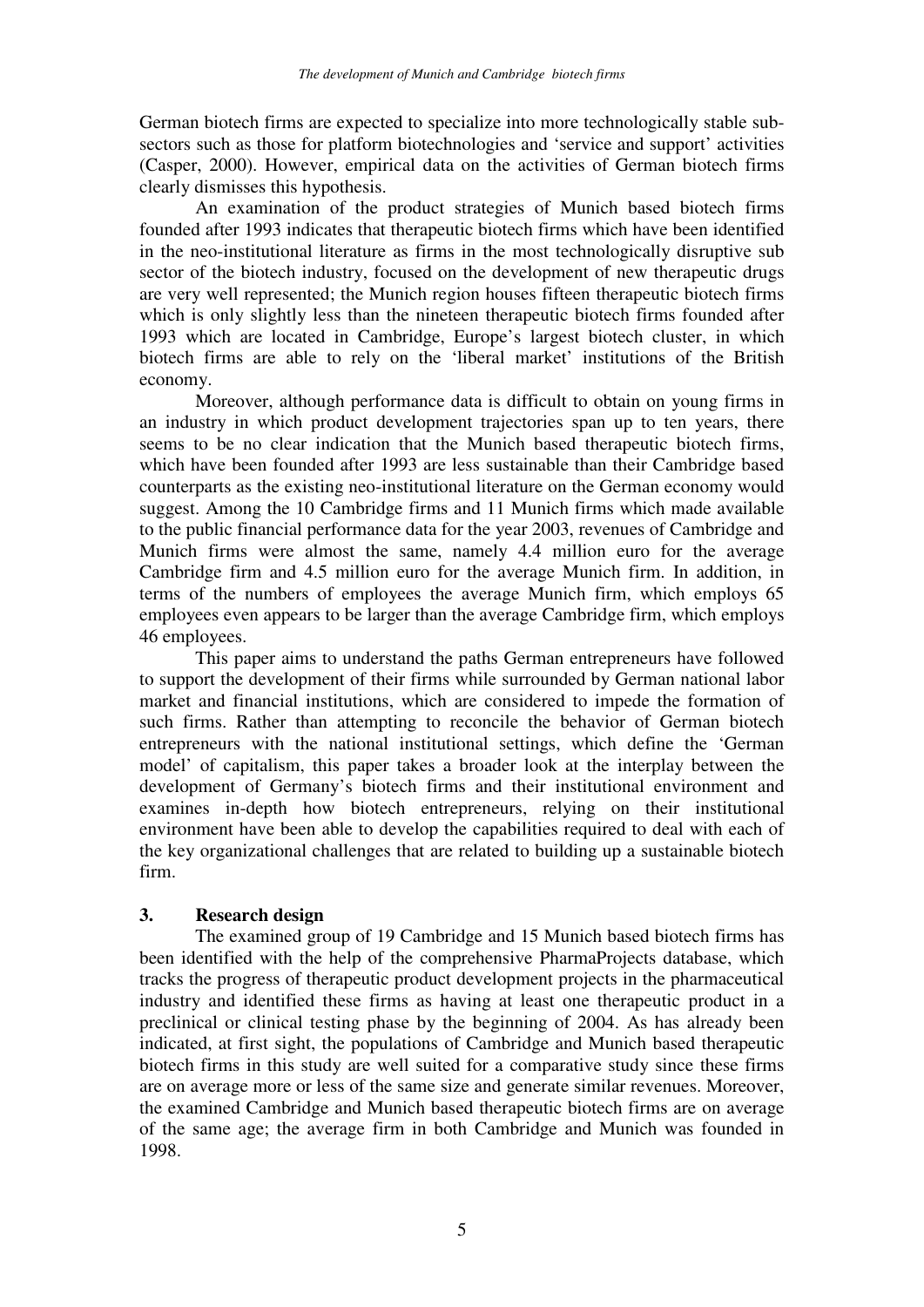Three key organizational challenges are identified with which Cambridge's and Munich's biotech entrepreneurs have had to deal in order to turn a good founding idea into a sustainable business. Moreover, it is outlined how this paper analyzes how Cambridge's and Munich's firms have dealt with these challenges.

#### *Financing the firm*

A first key challenge for biotech entrepreneurs is to attract investments to finance the different growth stages of their firm. Usually biotech start-ups have few tangible assets or income that could be used as collateral for loans and therefore biotech firms' ability to rely on banks for financing their growth is very limited. Instead, during the initial growth stages of their development biotech start-ups rely on equity investments of venture capitalists who are experienced in assessing the high risks associated with early stage biotech ventures and monitoring the development of these firms. During later growth stages after having proven the viability of their products and after having generated their first income, successful biotech firms generally rely on public equity markets to finance their further development.

This paper analyzes how Cambridge and Munich based therapeutic biotech firms have been able to rely on their institutional environment to attract the financing necessary for implementing their business plans. Using information obtained from Thomson Financial's SDC Platinum database which provides information on which investors participated in the different investment rounds of all but two of the 39 examined Munich and Cambridge biotech firms, this paper analyzes which financial institutions played a role in funding the growth of Munich and Cambridge based biotech firms. As a result, it is possible to determine the extent to which the absence in Germany of the type of liberal market institutions such as venture capitalists and easily accessible equity markets for high tech firms has formed an obstacle to the growth of Munich based firms.

#### *Finding a professional management team*

A second key challenge for biotech entrepreneurs attempting to build up a therapeutic biotech firm is to attract a senior management team with the skills and expertise, which are required to turn the firm's founding ideas into a set of marketable products. Developing therapeutic innovations often involves bringing together insights from the frontier of science in complex therapeutic product development projects and moving these projects through highly complicated clinical testing processes, in which these innovations are tested on their effectiveness and safety in treating targeted human diseases. Moreover, biotech firms need to embed themselves in a web of research, marketing and licensing alliances with other biotech – and pharmaceutical – firms as a way of generating early revenues and accessing critical knowledge input required in the product development projects of the firm. Dealing with these challenges requires the presence of senior managers in a biotech firm with extensive pharmaceutical industry experience.

This paper examines how Cambridge and Munich based therapeutic biotech firms have attracted their most senior managers. Analyzing the career histories of key managers of Cambridge and Munich based therapeutic biotech firms, obtained from company websites, this paper is able to determine on which recruitment networks Cambridge and Munich based firms relied to attract their senior managers. Both Germany and the United Kingdom house significant national pharmaceutical industries on which biotech firms can potentially rely for their recruitment efforts. However, studies on the career trajectories of professionals in German labor markets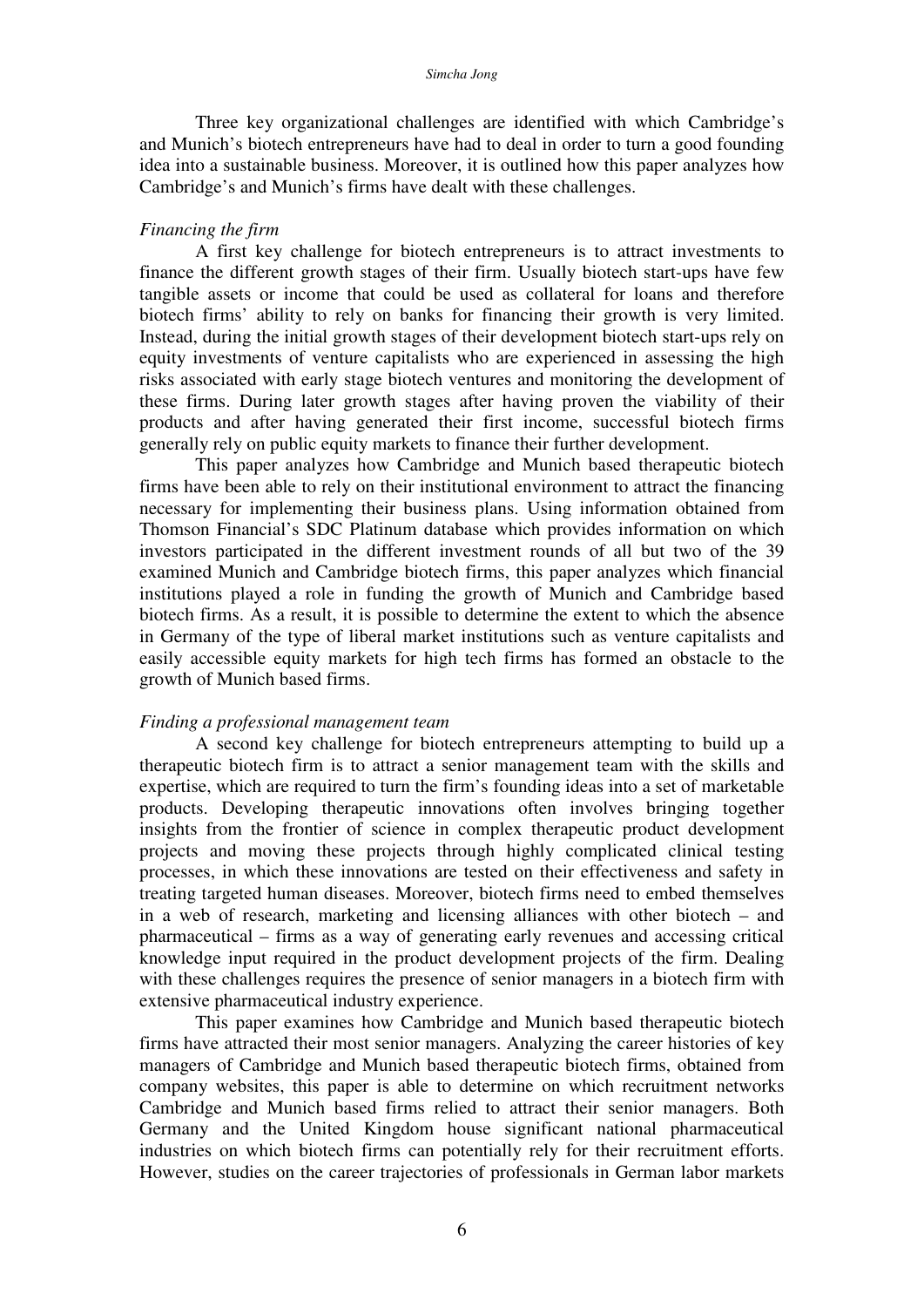indicate that these career trajectories are largely organized inside firms, and that professionals who have achieved a certain level of seniority within an established German firm are rarely willing to move to another firm (Hall and Soskice, 2001, Mayer and Hillmert, 2004, Sorge, 1988). If German labor markets for professionals are as closed as they have been portrayed to be in comparative institutional studies on Germany, Munich's biotech firms likely have encountered significant problems in attracting managers with industry experience. In contrast, in the United Kingdom, professional labor markets are often seen as more open, suggesting that Cambridge based biotech firms are in a more advantageous position than their Munich based counterparts to recruit professionals with pharmaceutical product development expertise. By analyzing from which institutions Munich – and Cambridge - based therapeutic biotech firms recruit their management this paper is able to determine to what extent the organization of German national labor markets for professionals put Munich's biotech firms in a comparatively disadvantageous position in their ability to attract skilled managers.

## *Linking the firm to research and development networks*

A final challenge for biotech entrepreneurs is to embed their firms in therapeutic research and development networks which will enable these firms to attract the right skills and knowledge input in their drug discovery and development programs. Drug discovery and development programs often require input from the frontier of science and demand a wide range of skills which biotech firms are not able to develop internally. As a result, a key challenge for biotech entrepreneurs is to embed their firms in a web of relationships (i.e. consultancy relationships, corporate alliances, academic collaborations, licensing agreements, etc.) to academic laboratories, pharmaceutical firms and biotech firms to access these skills (Liebeskind et al 1996, Powell, 1998, Powell et al, 1996, Zucker et al, 1998).

Analyzing the collaborators that are listed on the scientific publications published by scientists affiliated with the studied Cambridge and Munich based firms, this paper analyzes the extent to which entrepreneurs have been able to rely on their institutional environment to access the skills and knowledge required in their drug discovery and development programs. In particular, this paper is interested in analyzing how the earlier observed limited ability of German entrepreneurial firms to entice research scientists from established German pharmaceutical firms to join risky start-ups (Casper et al, 2004) has affected the ability of these entrepreneurs to access the drug development expertise networks in the pharmaceutical industry.

## **4. Building up a biotech firm in Cambridge and Munich**

Beneath, this section discusses how Cambridge and Munich entrepreneurs, relying on their institutional environment, have dealt with the key challenges that have been associated with building up a therapeutic biotech firm.

# *Financing the firm*

Confirming expectations formulated in comparative studies on firm financing in Germany, Munich based firms seem to have been positioned in a comparatively disadvantageous position in attracting equity financing. Both in Cambridge and Munich, local banks, which have been considered to be the main source of financing for German small and medium sized firms, have not played a significant role in financing biotech enterprises. For the rest, an analysis of information on investors in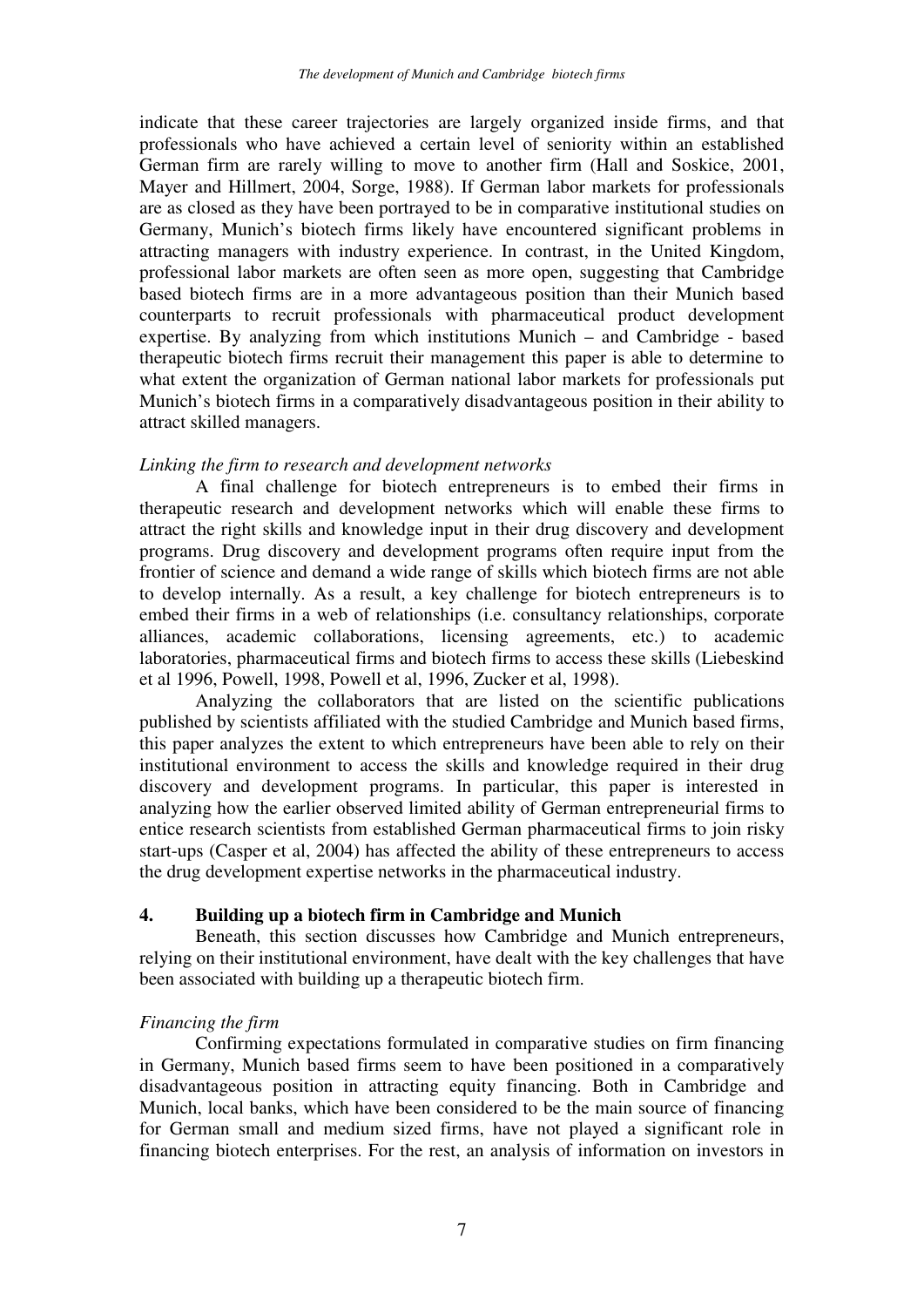Munich and Cambridge based biotech firms shows stark differences in the types of investors on which Munich and Cambridge based biotech firms have relied.

Whereas public funding has plaid practically no role in the formation and early development of Cambridge based therapeutic biotech firms, Munich based therapeutic biotech firms which have been set up without the support of multiple public funding agencies are an exception. The average Munich based biotech firm has attracted investments or soft loans from 2.7 publicly funded investment agencies. The most active public investor in Munich based biotech firms has been the federal Technologie Beteiligungs Gesellschaft (tbg) and has made investments in at least eight Munich based biotech firms. Among the other public funding agencies, which have several investments in Munich based therapeutic firms are the BioRegio Munich, and Bayern Kapital, an investment firm, in which the state of Bavaria has a significant stake.

Not only for seed funding and early stage financing, but also for later stage financing, Munich based therapeutic biotech firms have not been able to rely on a German domestic venture capital industry as their Cambridge based counterparts have been able to rely on British venture capitalists. While investments and soft loans provided through various (semi) public federal and state agencies have satisfied most early stage financing needs of Munich biotech firms, foreign venture capital firms have played an important role in satisfying the financing needs of Munich based biotech firms during the later stages of their development. 63% of the private investors in the average Munich biotech firm is foreign (predominantly British or American) as opposed to 36% of investors in the average Cambridge based firm. In fact the most active private investor in the Munich region with investments in six privately held firms is the British venture capital firm 3i with a stake in six of the thirteen privately held therapeutic biotech firms in the Munich region.

Moreover, the proximity of well developed and accessible equity markets for young high tech firms in the City of London seems to have put Cambridge based biotech entrepreneurs in an advantageous position in terms of accessing these equity markets as an important source of financing for expansion beyond the initial privately funded growth phases. Having reached similar growth stages, Munich based therapeutic biotech firms are much less likely to have accessed public equity markets for financing than their Cambridge based counterparts; of six Cambridge based therapeutic biotech firms with revenues over one million euro, five are publicly traded firms; only two out of seven Munich based therapeutic biotech firms with revenues above one million euro are publicly traded firms<sup>1</sup>. In contrast to their Cambridge counterparts, successful Munich based biotech firms seem to have largely relied on their predominantly international group of private investors to finance their expansion after their initial growth phases instead of attempting to acquire a listing on a stock exchange. Only three of the privately held Cambridge based therapeutic firms have relied on private investors for their financing beyond a second round of financing and none beyond a third financing round; In contrast ten Munich based biotech firms have relied on private investors to finance either a third or fourth investment round. Figure 1 shows the contrasting financial development of Cambridge based and Munich based therapeutic biotech firms.

 $\overline{a}$ 

<sup>&</sup>lt;sup>1</sup> Statement based on revenue data on the 2003 fiscal year which was available for 11 Munich firms and 10 Cambridge firms and was obtained from the Amadeus financial database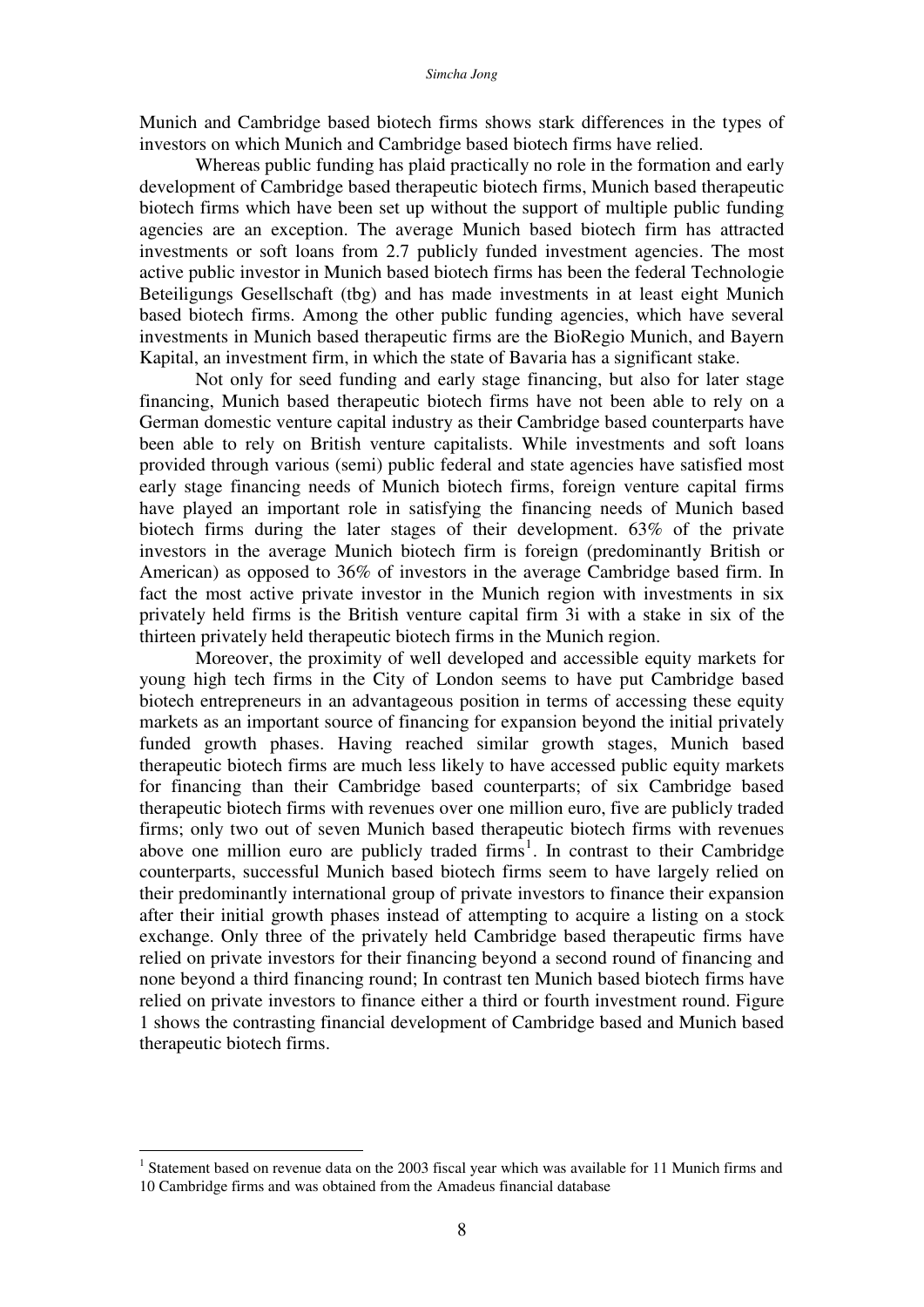## [Figure 1 to be inserted here]

Thus, despite efforts by policy makers to stimulate the formation of a German venture capital industry, problems for young high tech firms in attracting private equity financing in the context of the German socio-economic system, have persisted. Munich based biotech firms however, seem to have found a creative way to sidestep these financing constraints by relying to a large extent on foreign private institutions for their equity financing needs.

# *Finding a professional management team*

Confirming expectations formulated in comparative institutional studies on career trajectories of professionals in the German economy, Munich based firms seem to have been positioned in a comparatively disadvantageous position in their ability to recruit an experienced management team from German industry labor markets. While analyzing the career histories of the CEO's of Cambridge and Munich based therapeutic biotech firms, the relative absence of managers heading Munich based therapeutic biotech firms, who were recruited from the German pharmaceutical industry is striking. Munich's biotech firms seem to have experienced significant difficulties finding managers at German pharmaceutical companies who were willing to leave the internal labor markets in these companies and join a risky biotech firm. Whereas all but one of the CEO's of Cambridge based therapeutic biotech firms, before accepting their posts at these biotech firms, worked in the British pharmaceutical industry, only three of the fourteen CEO's of Munich based therapeutic biotech firms worked in the German pharmaceutical industry<sup>2</sup>. Rather than relying on German labor markets to recruit their CEO's, Munich based therapeutic biotech firms overwhelmingly went abroad to attract their most senior managers.

Thus, the German labor market environment and in particular the closed nature of labor markets for professionals in the German pharmaceutical industry seems to have isolated Munich's therapeutic biotech firms from German markets for management expertise in the pharmaceutical industry. However, Munich based therapeutic biotech firms have largely managed to deal with their inability to attract experienced managers from pharmaceutical firms by tapping into international labor markets.

## *Linking the firm to research and development networks*

 $\overline{a}$ 

Citation data obtained on the institutional affiliations of the research collaborators of scientists of Cambridge – and Munich – based therapeutic biotech firms uncovers the very distinctive knowledge networks in which the research organizations of Cambridge – and Munich based firms have embedded themselves Figure 2 shows a breakdown of the collaborative ties underlying the scientific production of Cambridge and Munich firms.

[Figure 2 to be inserted here]

 $2$  Of all 19 analyzed Cambridge therapeutic biotech firms, 12 had a CEO recruited from large pharmaceutical firms in Britain, 6 had CEO recruited from biotechnology firms in Britain and one had a CEO recruited from an American based biotechnology firm. Of all 15 analyzed Munich therapeutic biotech firms, one did not have a CEO, seven had a CEO recruited from foreign pharmaceutical firms, three had a CEO recruited from a large pharmaceutical or a biotech firm in Germany, two had a CEO coming from academia, one had a CEO recruited from a chemical company in Germany and one had a CEO recruited from the German office of an international management consultancy firm.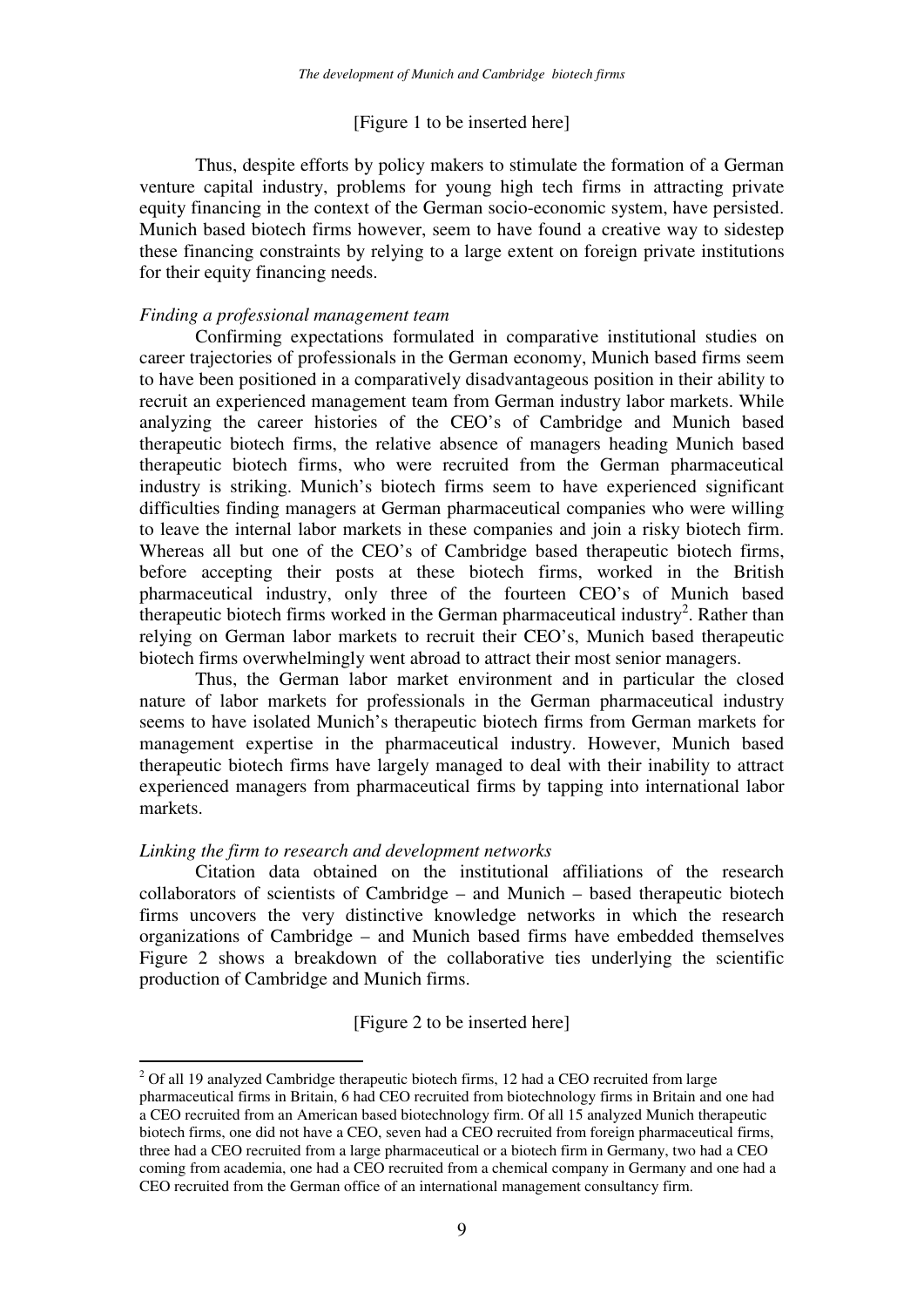Reinforcing previous findings by Casper et al. (2004) who found that German biotech firms have been cut off from labor markets for pharmaceutical industry scientists and have instead relied on academic labor markets, in particular on ties of firms to the founding laboratories in academia from which these firms were spun-off, to recruit their scientific personnel, this study finds that Cambridge based therapeutic biotech firms seem to have been more closely linked to industry knowledge networks than their Munich based counterparts. Collaborations with firms formed the basis for 39% of the scientific publications of Cambridge firms; only 21% of the publications of Munich firms were the result of scientific collaborations with firms.

On the flip side, Cambridge based firms seem to have been largely cut off from academic knowledge networks as compared to their Munich based counterparts. The findings of this study seem to confirm findings in the existing literature on the isolation of British universities from industry research networks and illustrate well the problems the British economy is still experiencing in reaping economic benefits from the publicly funded basic research that is conducted inside universities. Especially, the limited extent to which Cambridge biotech firms have developed ties to world renowned scientific institutions which are located in the Cambridge regions such as the various academic departments of Cambridge University, the Sanger Center and the MRC Laboratory for Molecular Biology, which are all world leading in the field of molecular biology research is striking. Of publications by scientists at Cambridge based biotech firms, only 11% was the result of scientific collaborations with academic laboratories located in the region other than founding laboratories. In contrast, in Munich 22% of publications of biotech firms were the result of collaborations with laboratories of regional scientific institutions other than the founding labs.

Thus, confirming insights from the comparative institutional literature the closed nature of labor markets in the German pharmaceutical industry seems to have isolated Munich's therapeutic biotech firms from important drug development expertise which is embedded in pharmaceutical industry networks. However, in their reliance on the academic community as its main recruitment ground Munich's biotech firms have managed to develop relatively strong ties to various knowledge communities in academic fields of relevance to their drug discovery programs.

This section has examined the extent to which the German institutional system has constrained the development of therapeutic biotech firms in the Munich region. It has been argued that although many of the constraints which have been identified in the comparative institutional literature on the German economy exist, entrepreneurs have found alternative 'institutional paths' which enable entrepreneurs to deal with these constraints. The next section addresses how the alternative 'institutional paths' Munich based therapeutic biotech firms have followed, have affected the development of these firms.

# **5. The divergent development of biotech firms in Cambridge and Munich**

As has been discussed above, the lack of open labor markets for scientists with experience in established pharmaceutical firms in Germany forced Munich's biotech firms to recruit predominantly academic scientists to staff their laboratories. These academic scientists coming from a very different background than scientists from pharmaceutical firms brought with them into Munich's firms their distinctive professional networks and research practices, embedding the research organizations of Munich's therapeutic biotech firms in knowledge networks that are distinctive from the knowledge networks in which the research organizations of their Cambridge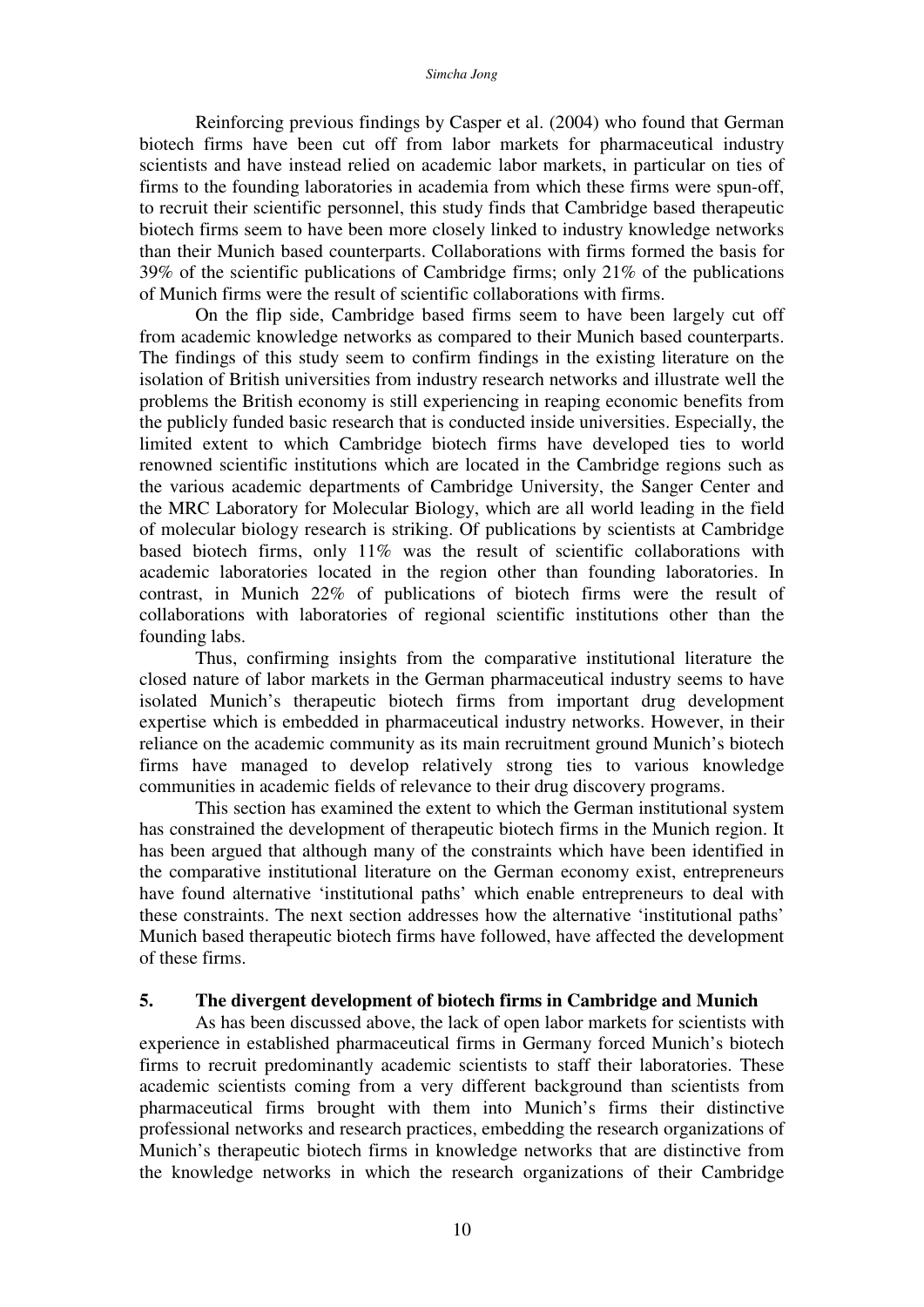counterparts have been embedded. As a result, this section discusses how Munich's firms, being more closely embedded in academic knowledge networks have developed stronger scientific capabilities giving these firms an edge in dealing with more fundamental therapeutic drug *discovery* research problems while Cambridge's firms, being more closely embedded in industry knowledge networks have been proven better at dealing with more conventional organizational challenges in the field of drug *development*.

Data on the quantity and quality of the research output in terms of publications in academic journals indicate that the research organizations of Munich's biotech firms have been more 'in tune' with the latest advances in academia in different therapeutic research fields than the research organizations of their Cambridge based counterparts, which to a much lesser extent rely on collaborative ties to academic research communities in their research activities. Scientists affiliated with Munich's fifteen therapeutic firms published together a total of 211 articles in scientific journals compared to 129 articles published by scientists affiliated with Cambridge's nineteen therapeutic biotech firms.

Not only did Munich based therapeutic biotech firms publish on average more than twice as many articles in scientific journals as their Cambridge based counterparts, the quality of the scientific output of Munich based therapeutic biotech firms was also significantly higher as measured by the average number of citations to these articles by other articles in academic journals; On average publications by Munich firms were cited 12.5 times and publications by Cambridge firms 7.6 times.

While Munich firms have tried to capitalize on their close ties to the academic community by building up superior research capabilities, which focus on developing new disruptive therapeutic innovations, Cambridge firms have tried capitalize on their experienced teams of pharmaceutical industry managers and scientists by focusing on the rapid identification of potentially valuable therapeutic compounds and pushing these compounds through clinical trials more cost effectively than established pharmaceutical firms. This contrast between the product strategies of Cambridge – and Munich – based therapeutic biotech firms clearly surfaces if the corporate profiles are systematically compared in which firms elaborate on their product strategies that are published on company websites.

Whereas Munich based firms tend to emphasize in their corporate profiles the ability of their research organizations to take a radical new approach to solve certain fundamental therapeutic research problems, Cambridge based firms tend to emphasize the long track record of their management team in bringing therapeutic innovations to the market. For example, the main product strategy of six out of the examined nineteen Cambridge firms is to find new medical uses for already known therapeutic compounds; none of the Munich based firms follows such a strategy. Instead, all but one of Munich's biotech firms have a product strategy that focuses on the discovery of new therapeutic compounds using a newly developed scientific approach<sup>3</sup>. The following two excerpts from corporate profiles published on company websites highlight what Cambridge based therapeutic firms consider to be their comparative advantage in the marketplace. In its corporate profile, Alizyme (2004), Cambridge's most successful biotech firm both in terms of its market capitalization of 200 million Pound and in terms of its number of therapeutic products in clinical trials states:

 $\overline{a}$ 

 $3$  The one firm which does not have a main product focus on the discovery of new therapeutic compounds using new scientific insights is Nascacell, a firm which focuses on conducting contract research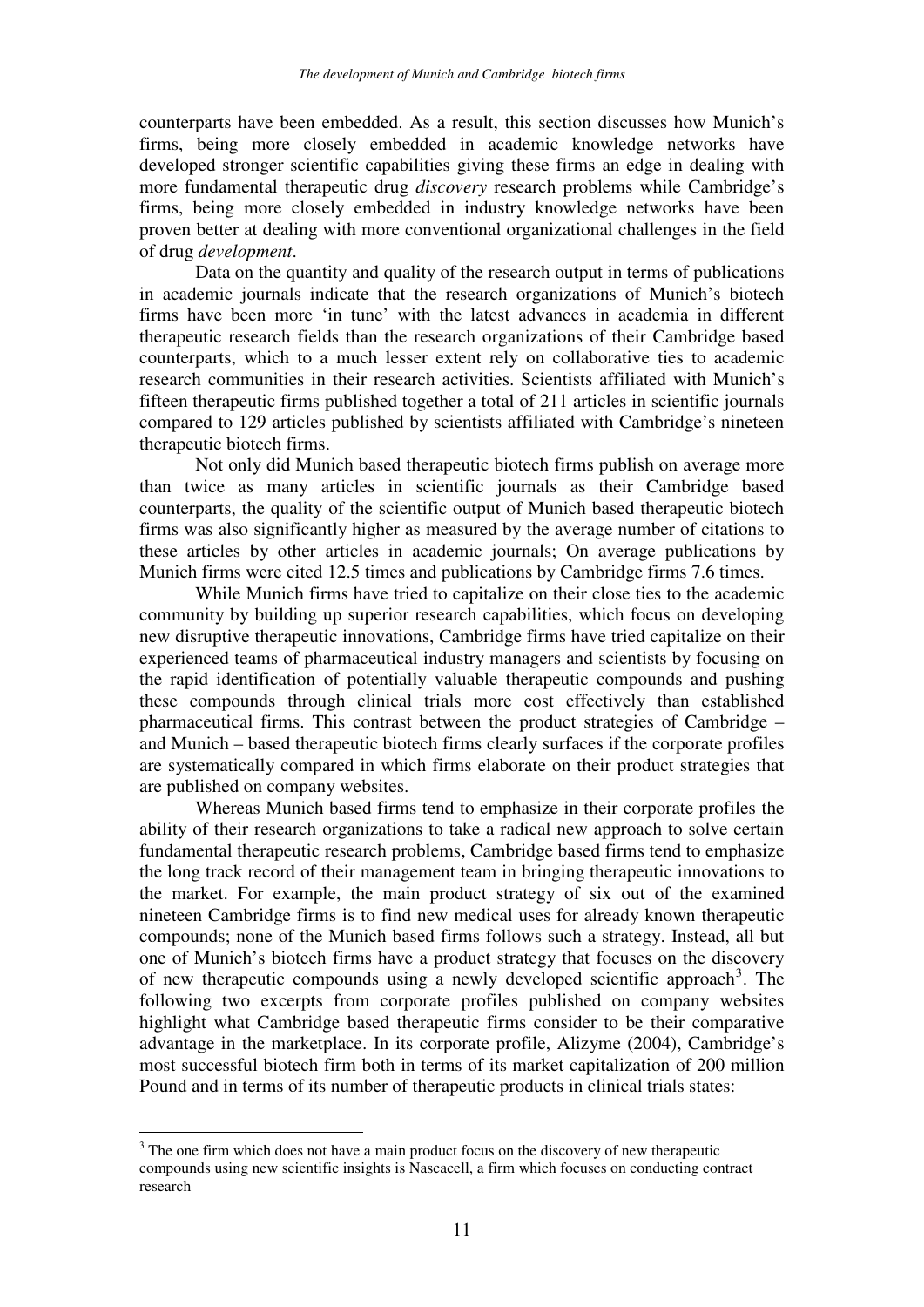#### *Simcha Jong*

'Alizyme has developed its business with a high emphasis on outsourcing, controlled by its core management team and specialist advisors. Rather than establish its own laboratories and development facilities, it has worked with collaborators and service providers such as contract research organisations. This has the benefit of allowing Alizyme to focus its investment onto its development programmes in a cost effective way.'

In its corporate profile Arachnova (2004), a more recently founded Cambridge based therapeutic biotech firm states:

'With venture capital backing, Arachnova uses a virtual R&D pharmaceutical strategy to incubate novel projects for partnering. Named after the web-building activity of the spider, Arachnova is expert in outsourcing, making use of a huge international network of contractors and specialists to take its projects through to proof of principle in the clinic. A pioneer of therapeutic switching (finding new therapeutic uses for existing drugs) the company has two important projects in early-stage clinical trials.'

The more short term product focus on downstream product development projects of Cambridge based therapeutic firms relative to their Munich counterparts seems also to be reinforced by the distinctive financial system in which Cambridge based firms operate. The opportunity for entrepreneurs and investors, who have built up biotech firms in the Cambridge region, to cash in on their firms' successes much earlier than their Munich based counterparts through an initial public offering on London's public equity markets has given investors and entrepreneurs an incentive to adopt product strategies that are more focused on tangible short term payoffs.

Comparative data on the number of drug candidates in clinical trials confirms that the comparative strength and focus of Cambridge based therapeutic biotech firms on the later stages of the therapeutic product development process has put Munich based biotech firms in a significant disadvantage relative to their Cambridge based counterparts in terms of the number of therapeutic compounds in the various clinical testing phases, which is an important indicator of how close firms are to actually being able to sell therapeutic innovations on pharmaceutical markets (see figure 3).

# [Figure 3 to be inserted here]

By November 2003, the 19 Cambridge based therapeutic biotech firms had 7 drug candidates in Phase 1 clinical trials, 9 drug candidates in Phase 2 clinical trials and 3 candidates in Phase 3 clinical trials. In contrast Munich firms by November 2003 had only 1 drug candidate in Phase 1 clinical trials, 4 drug candidates in Phase 2 clinical trials and no candidates in Phase 3 clinical trials.

 Though it has been argued that the reliance of Munich biotech firms on academic recruitment networks has likely provided these firms with a comparative advantage in creating significant early stage product opportunities based on disruptive technologies, the problem of Germany's closed pharmaceutical labor markets for scientists and managers with essential skills and expertise to capitalize on these early stage product opportunities has remained an important challenge for Munich based firms. The management teams of Munich based firms seem to have recognized this; While maintaining their headquarters and research facilities with close ties to the academic community in the Munich region, Munich based therapeutic biotech firms have overwhelmingly started to open up facilities abroad where more open labor markets allow Munich based firms to attract industry scientists and managers entrenched in established pharmaceutical industry practices to deal with downstream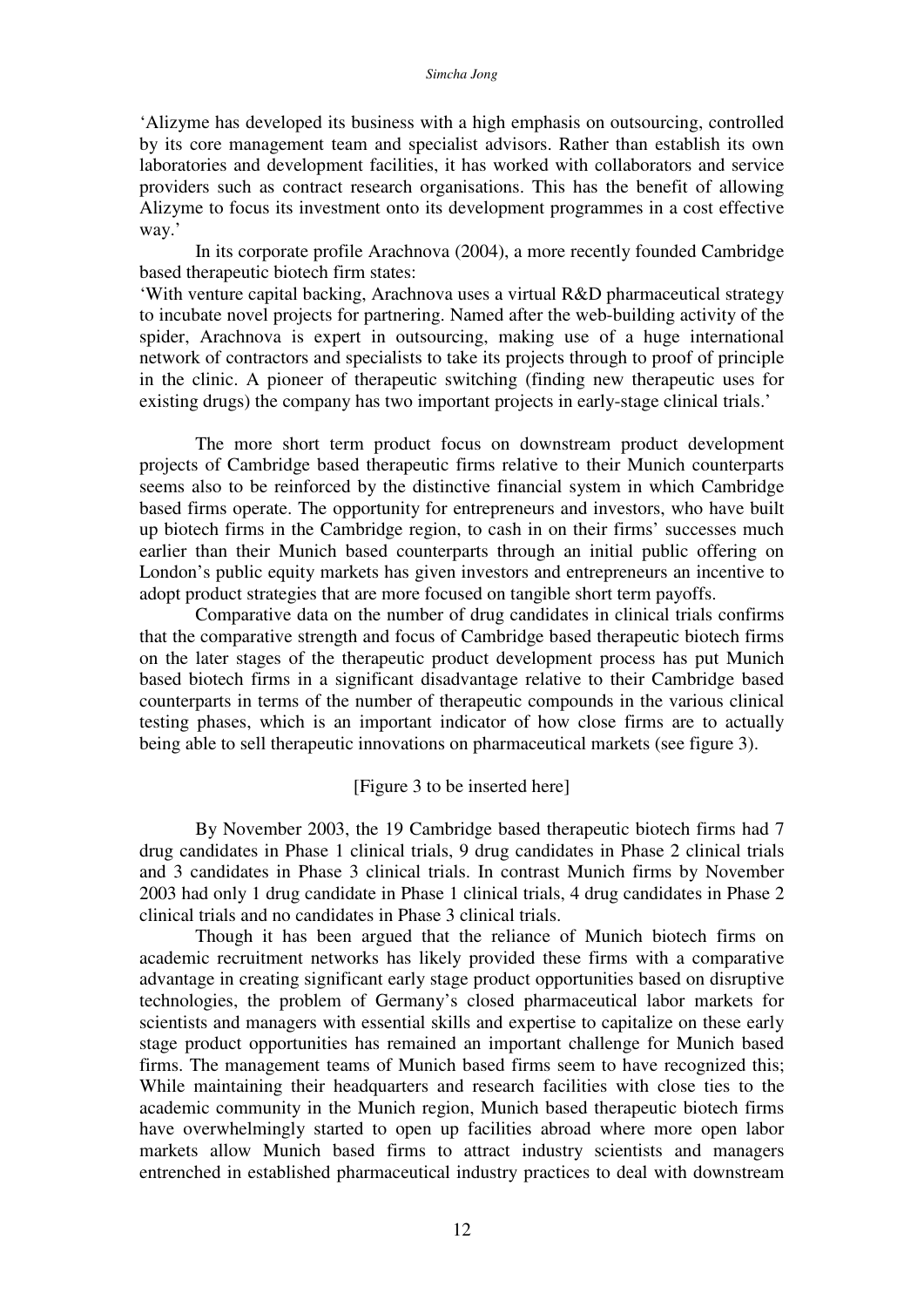product development problems. More than half of Munich's biotech firms had by October 2004 followed this approach to overcome their comparative disadvantage in developing downstream product development capabilities and have opened facilities abroad, predominantly in the major biotechnology clusters in the United States. In contrast, only two Cambridge based firms have opened facilities abroad.

# **6. Concluding remarks**

Although the findings of this paper are based on the development of one relatively small industry in one particular country, some insights developed in this paper seem to be valuable in the context of broader debates on how institutions shape the behavior of economic actors. In particular, the findings of this paper suggest that socio-economic systems are often more dynamic than anticipated by academic scholars and indicate that entrepreneurs are very creative in finding alternative institutional paths to achieve their goals.

Existing national institutional frameworks often make strong claims about which national political and social institutions matter in determining the behavior of economic actors and how these institutions matter. This paper has attempted to contribute to the development of a more dynamic understanding of the interplay between institutions and economic actors. By analyzing how German biotech entrepreneurs have relied on their institutional environment to deal with key organizational challenges, this paper has highlighted two important mechanisms through which entrepreneurs are able to build up their firms' capabilities in order to deal with key organizational challenges in the absence of existing institutions able to support the product strategies undertaken by entrepreneurs in a new industry.

First of all, this study has demonstrated that although comparative institutional frameworks are often correct in highlighting the absence of institutions within a national institutional system which in other national institutional systems play an important role in supporting a given innovative strategy, these frameworks often are wrong not to recognize that firms could rely on other institutions within their national system that play a similar role. As this paper has argued multiple institutions can perform a similar institutional support function. It has been demonstrated how in the absence of German flexible labor market institutions in the pharmaceutical industry, Munich based entrepreneurs have been able to rely on alternative institutions, namely the German academic system within the German institutional system to recruit employees with valuable skills and expertise.

In addition, although national economic and political institutions are an important source of support for the development of firms, these institutions do not constitute the only institutions on which firms are able to rely for support. The findings of this study have once again indicated that also foreign institutions could play an important role in providing support for the development of firms if such support is absent in a given national institutional system. This paper for example has analyzed how the absence of a German venture capital industry and equity markets for high tech firms, did not impede the ability of Munich based biotech firms to attract financing for their growth from foreign institutions, mainly British and American venture capitalists and private equity firms and how the absence of German labor markets for senior pharmaceutical industry managers did not impede Munich based biotech firms to attract these managers from abroad.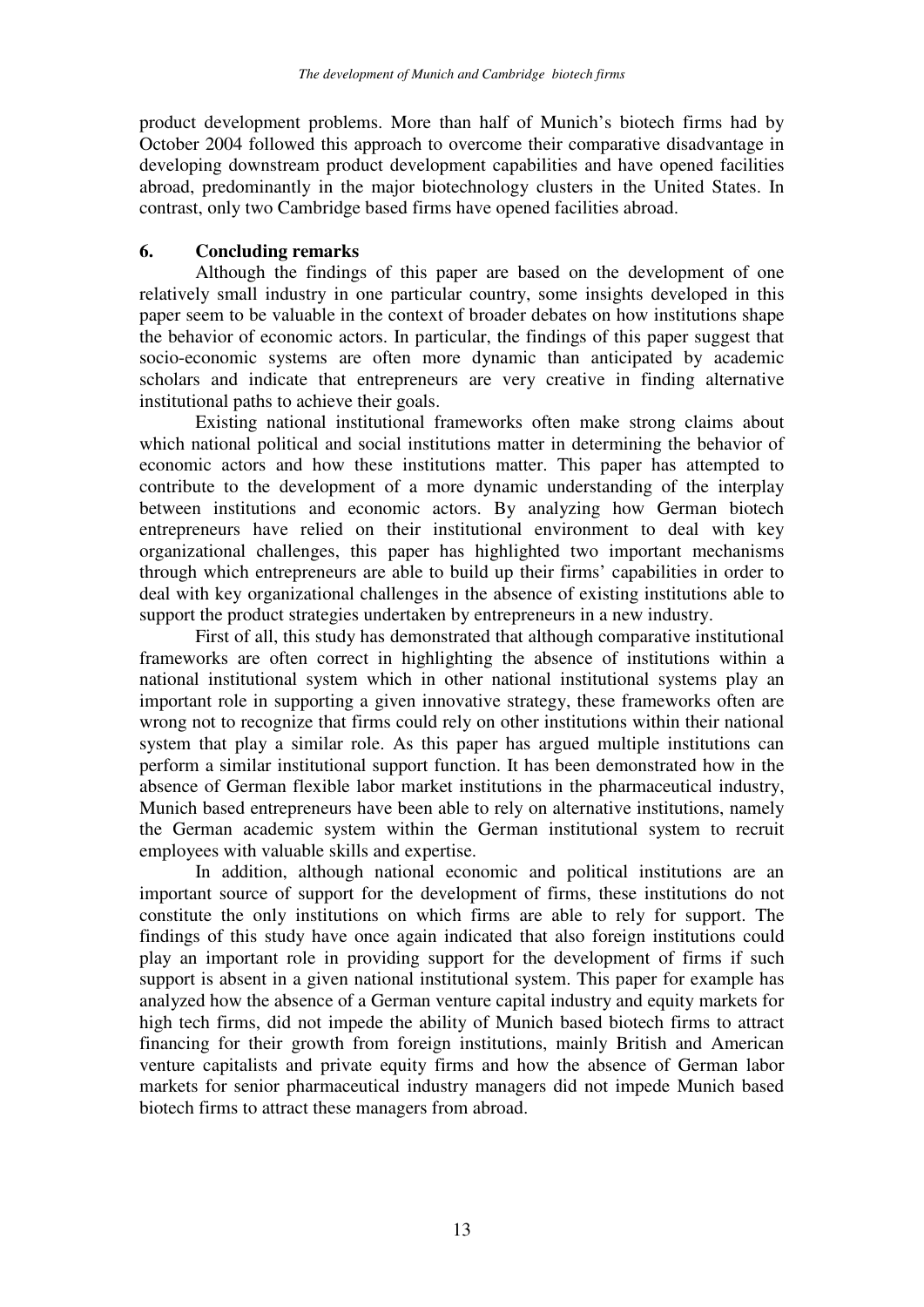# **Figures**



Figure 1: Latest financing round Munich and Cambridge firms<sup>4</sup>

*Source: Thomson Financial's SDC Platinum database* 





*Source: ISI Web of Science*

 4 Data on financing rounds compiled from information, which was available on 14 Cambridge based firms and 14 Munich based firms provided on company websites.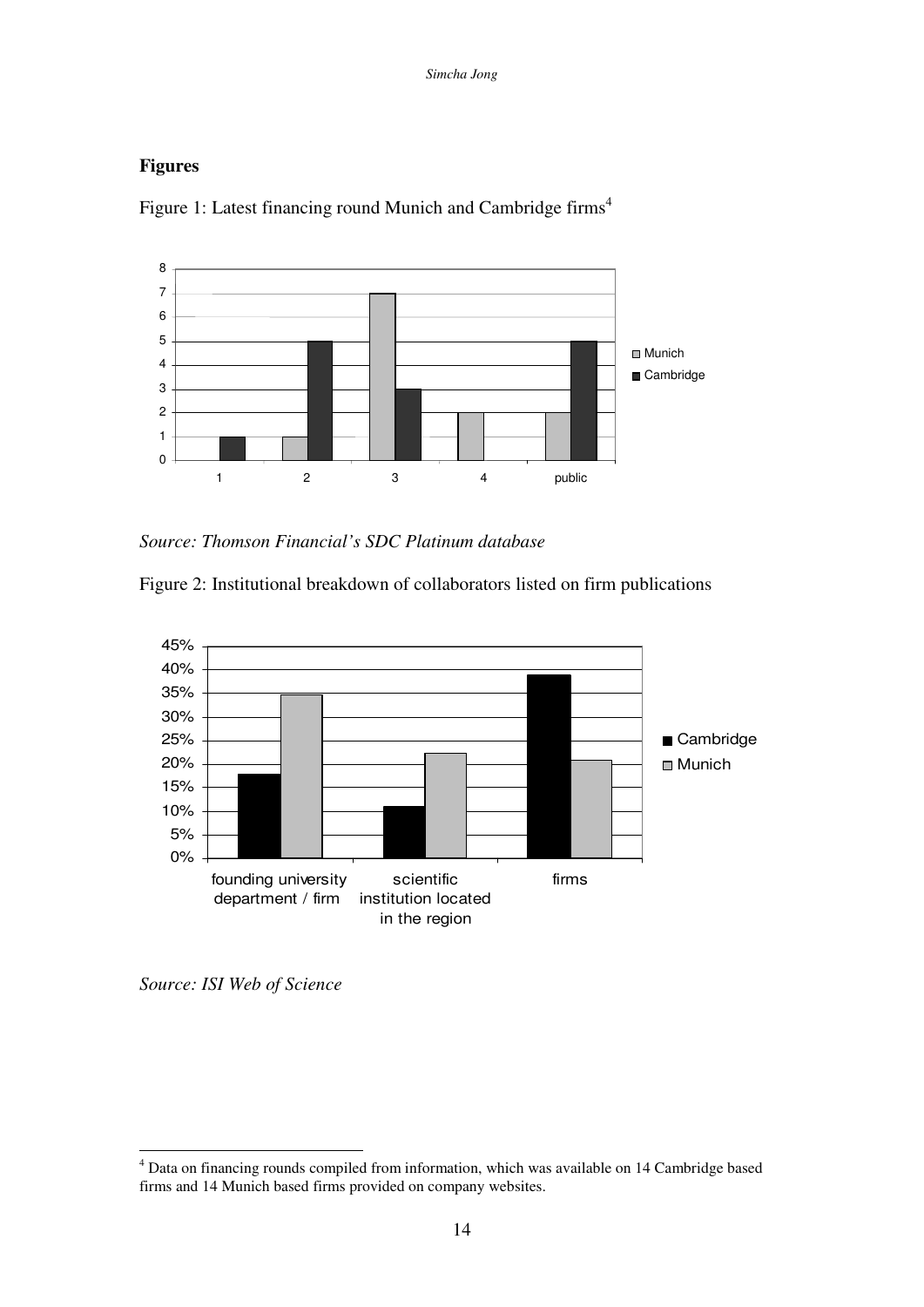

Figure 3: Product pipelines Cambridge and Munich based biotech firms

*Source: PharmaProjects database, November 2003*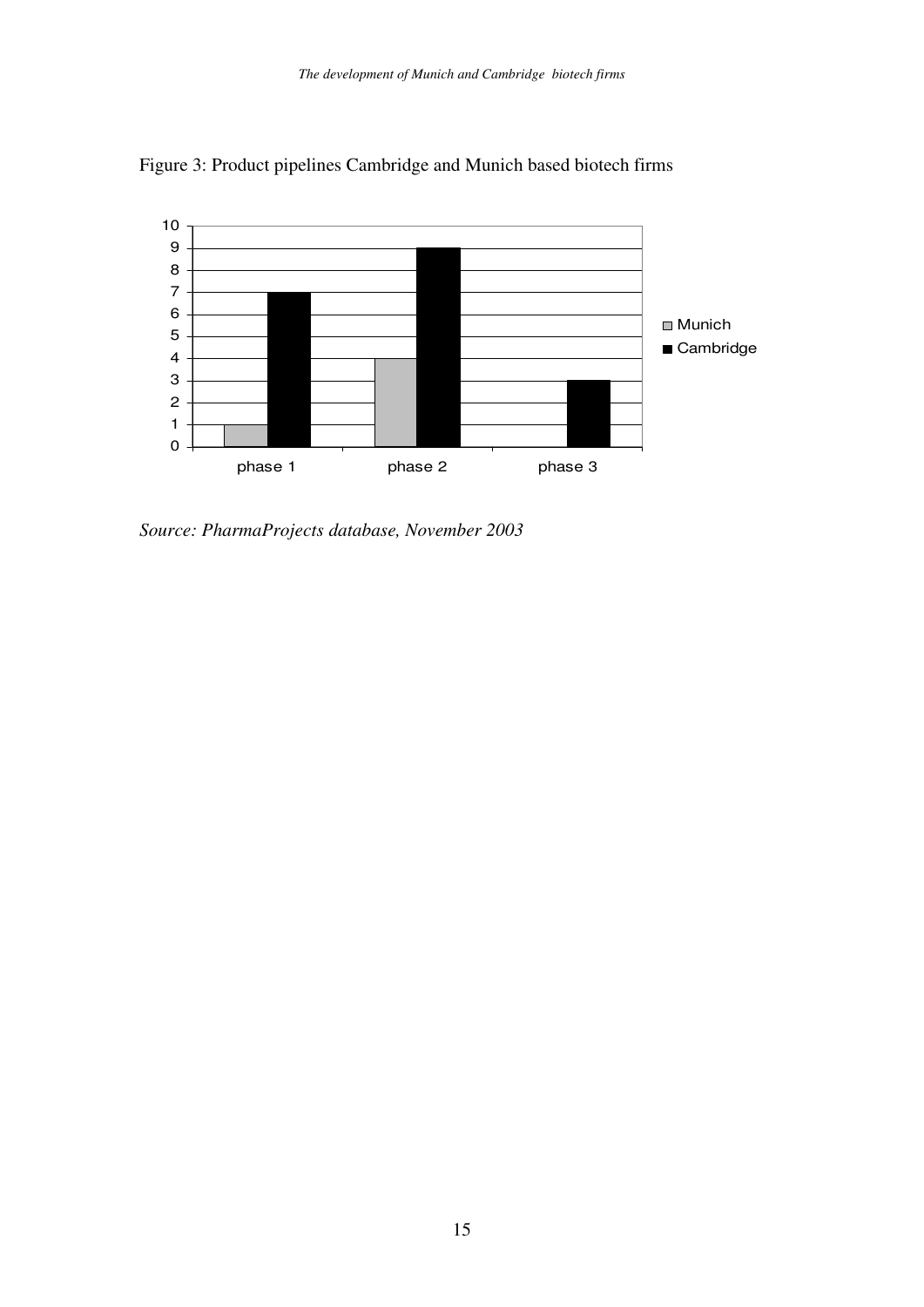# **Bibliography**

- Adelberger, Karen E. (1999), "A Developmental German State? Explaining Growth in German Biotechnology and Venture Capital," *Berkeley Roundtable on the International Economy Working Paper 134.*
- Alizyme (2004), Corporate Profile, Downloaded from http://www.alizyme.co.uk/profile.htm on October 10, 2004.
- Albert, Michel (1993), *Capitalism against Capitalism*. London: Whurr.
- Aoki, Masahiko (2001), *Toward a Comparative Institutional Analysis*, Cambridge: MIT Press.
- Arachnova (2004), Corporate Profile, downloaded from http://www.arachnova.com/profile.htm on October 10, 2004.
- Boyer, Robert and J. Rogers Hollingsworth (1997), *Contemporary Capitalism The Embeddedness of Institutions*, Cambridge: Cambridge University Press.
- Casper, Steven, Simcha Jong and Fiona Murray (2004), 'Entrepreneurship and Marketplace Formation in German Biotechnology,' paper presented on annual retreat of Society for Comparative Research in San Diego, California, May 14- 15, available on http://socsci2.ucsd.edu/~aronatas/scrretreat/.
- Casper, Steven, H. Glimstedt (2001), 'Economic organization, innovation systems, and the Internet,' *Oxford Review of Economic Policy*, 17 (2): 265-281.
- Casper, Steven, M. Lehrer and D. Soskice (1999), "Can High-Technology Industries Prosper in Germany? Institutional Frameworks and the Evolution of the German Software and Biotechnology Industries," *Industry and Innovation*, 6 (1).
- Casper, Steven (2000), "Institutional Adaptiveness, Technology Policy, and the Diffusion of New Business Models: The Case of German Biotechnology," *Organization Studies*, Vol. 21(5).
- Crouch, C. and W. Streeck eds. (1997), *Political Economy of Modern Capitalism: Mapping Convergence and Diversity*. London: Sage.
- Ernst and Young (2003), *Beyond Borders: The Global Biotechnology Report*.
- Goldthorpe, J.H. ed. (1984), *Order and Conflict in Contemporary Capitalism*, Oxford: Clarendon Press.
- Hollingsworth, J. Rogers, and Robert Boyer (eds) 1997 Contemporary capitalism: The embeddedness of institutions. Cambridge: Cambridge University Press
- Hall, P.A. and D. Soskice (eds) (2001), *Varieties of Capitalism: The Institutional Foundations of Comparative Advantage*, Oxford: Oxford University Press.
- Katzenstein, Peter (1987), *Policy and Politics in West Germany: The Growth of a Semi-sovereign State*, Philadelphia: Temple University Press.
- Kitschelt, H. and W Streeck (2004), 'From stability to stagnation: Germany at the beginning of the twenty-first century,' in Kitschelt, H. and W Streeck (eds), Germany: Beyond the Stable State, London: Frank Cass.
- Lehrer, Mark (2000), 'Has Germany finally fixed its high-tech problem? The recent boom in German technology-based entrepreneurship,' *California Management Review*, 42 (4) 89-107.
- Liebeskind, Julia Porter, Amalya Lumerman Oliver, Lynne Zucker and Marilynn Brewer (1996), "Social Networks, Learning, and Flexibility: Sourcing Scientific Knowledge in New Biotechnology Firms," *Organization Science*, Vol. 7 No. 4.